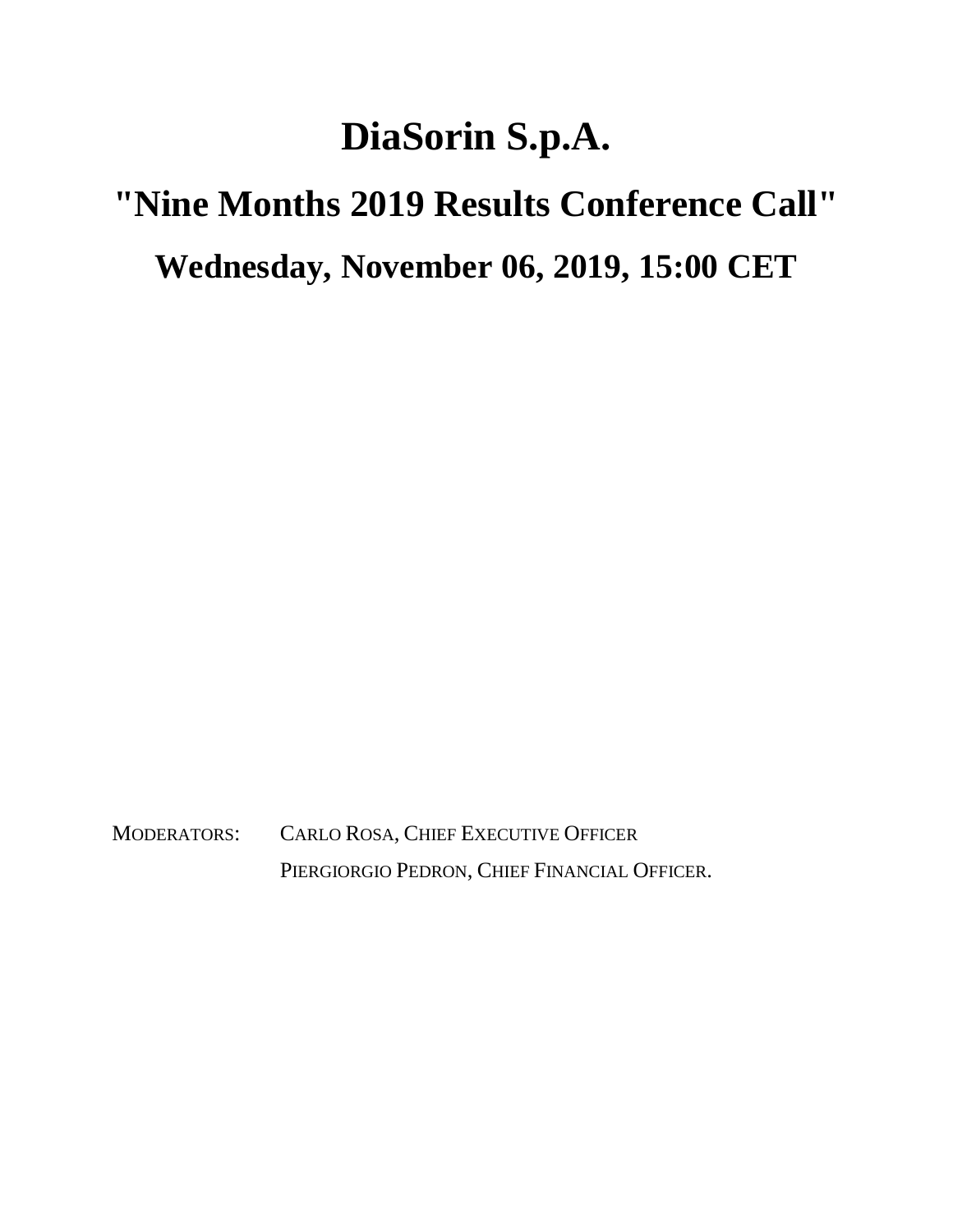OPERATOR: Good afternoon. This is the Chorus Call conference operator. Welcome and thank you for joining the DiaSorin Nine Months 2019 Results Conference Call. After the presentation, there will be an opportunity to ask questions.

> At this time, I would like to turn the conference over to Mr. Carlo Rosa, CEO of DiaSorin. Please go ahead, sir.

CARLO ROSA: Yes, thank you operator and good morning, good afternoon to everybody. Welcome to the Quarter 3 conference call. As usual I am going to make some comments about the quarter and then I will turn the microphone to Mr. Pedron who is going to address the financials. As usual I am going to make my comments in constant exchange rate because the company enjoys a favorable effect coming from the strength of the U.S. dollars.

> So first I believe that this was a good quarter both in terms of growth in the very relevant geographies where we play as well certainly as well as for the profitability. And I think we hit a record quarter in terms of…in cash flow generation.

> If we look at the overall situation, I think that all the assets that have been developed by the company over the last couple of years are coming to fruition and mainly…and I am mainly referring to the availability of new products, the strategic alliance with QIAGEN and the launch of the LIAISON XS which I will comment separately during this conference call.

> So as far as products are concerned, I think that as we discussed many times, there has been a clear strategic indication by the company to invest in certain clinical areas and then take these products to what we consider the main market which is the U.S. obviously. And we have now all assets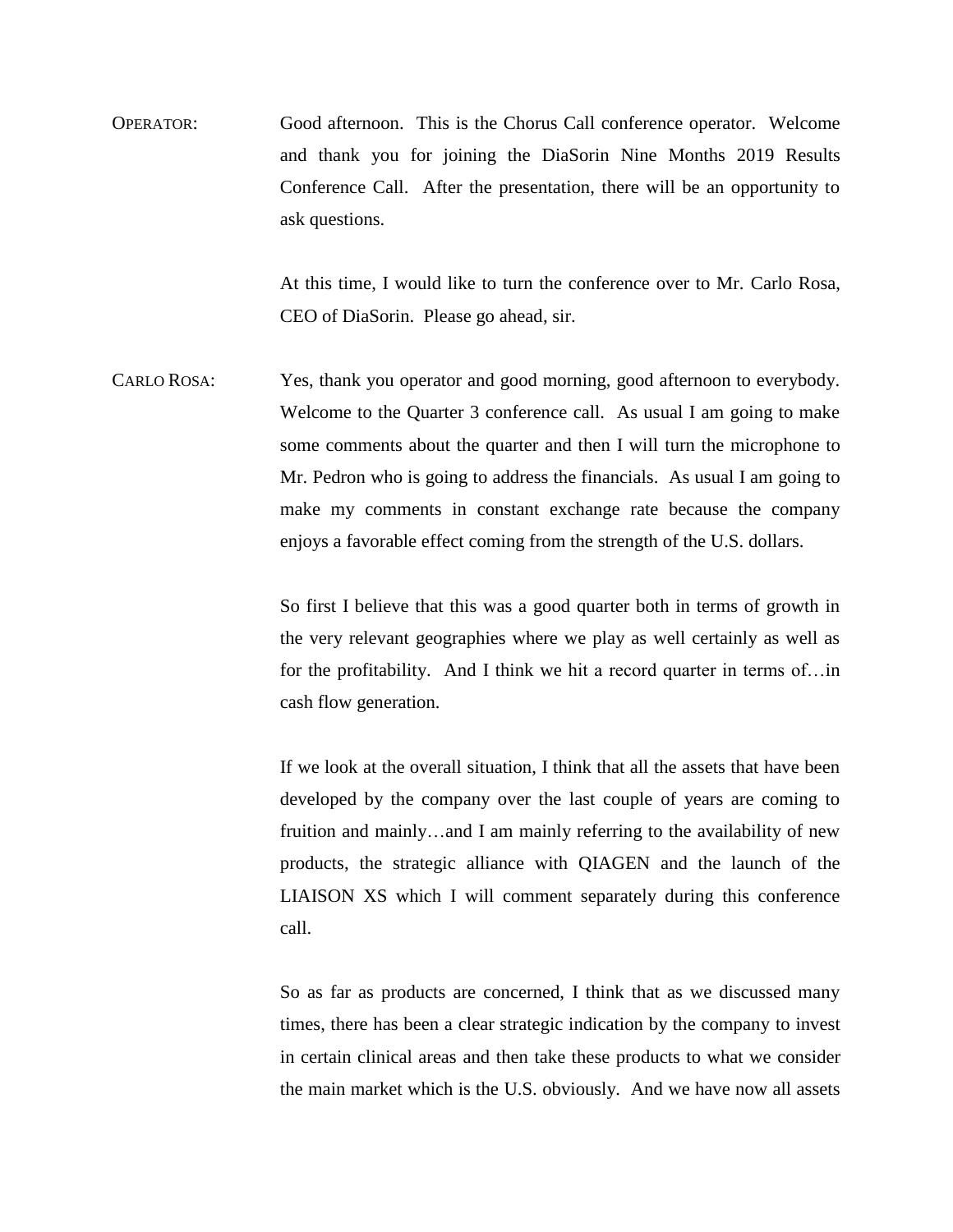except one which we think will come very shortly, which is the QuantiFERON. We've all these products now approved by the U.S. and ready to go.

As far as the QuantiFERON is concerned in the U.S. we are waiting the approval. We have fair overall, almost 13 products lined up for approval, the first 2 were cleared in the last couple of weeks. One was Hepatitis C which was...which is the beginning of the Hepatitis strategy in the U.S. is one of the most complicated and got approved first. And the second one was Zika, which was approved last week, so we expect next to come would be the QuantiFERON and the rest of the Hepatitis menu.

As far as the U.S. is concerned, it's very clear today that the company does have a position on the market…a very good positioning on the market with commercial labs. And I am not only referring to Quest LabCorp and Sonic which are the main three commercial labs in the U.S. But we do have if we look at the commercial laboratory including regional labs in the U.S. which we estimate to be around 200, we have a penetration today which is close to 70% in this segment, whereas strategically and historically we've always been weaker on the hospital segment.

As we have discussed in the past, we have focused our research and development and the…and through the strategic alliance with QIAGEN TB to develop a set of products that are actually targeted to support the company in deploying a strategy in the hospital segment.

And in order to do so not only products are needed but also an organization, so we are in the process of actually reorganizing the U.S. commercial sale force and split our organization into two, one that will continue to serve the segment where we play today and one dedicated to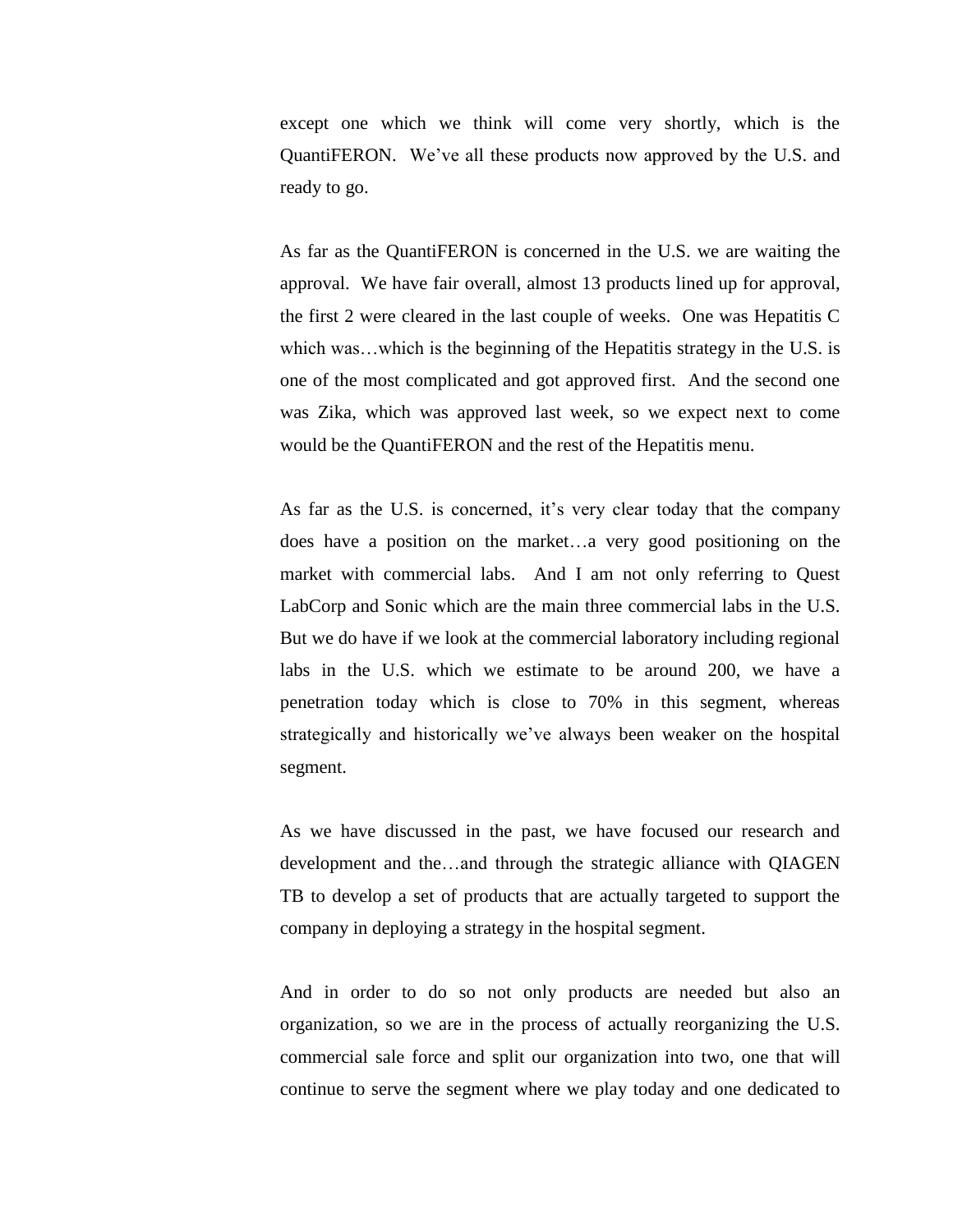the hospital market. We expect that this investment is going to hit starting from the Q4 and Q1 of next year, and we expect that by midyear we are going to have all the resources deployed and necessary to launch effectively all the products in this very relevant segment.

Today, the U.S. is doing well as you have seen from the quarterly result there has been an acceleration and the growth in the U.S. was 10%, and we have now CLIA x-D growth of over 15%, we have molecular that is growing over 30% and we have softer than expected Vitamin D decline. On Vitamin D again, I warn everybody to the fact that rating Vitamin D results on a quarterly basis is crazy, and it should not be done. A good quarter or a bad quarter for Vitamin D today means really nothing. I keep to maintain my skepticism over Vitamin D. As on the fact of…the fact that this product has been commoditized and pricing clearly has been affected over the last few years, and then volumes are support…the decline [ph] as an effect of the reimbursement policy. But also then done today in 2019 Vitamin D again was better than expected, as far as…as our projections are concerned.

If we leave the U.S. we are again, I think, we have said a good solid track record, a good product line and a phenomenal future in front of us having QuantiFERON and the rest of these 2 products. And we go to Europe. Europe is fine clearly is growing 9%. We all know that the European market today are not growing at all, if not they are contracting in certain geographies as an effect of higher pressure on pricing, as well as, consolidation of laboratory testing in large private players that are certainly better negotiators than hospital when it comes to contracting and pricing renewal, but notwithstanding that Europe is doing very good for us.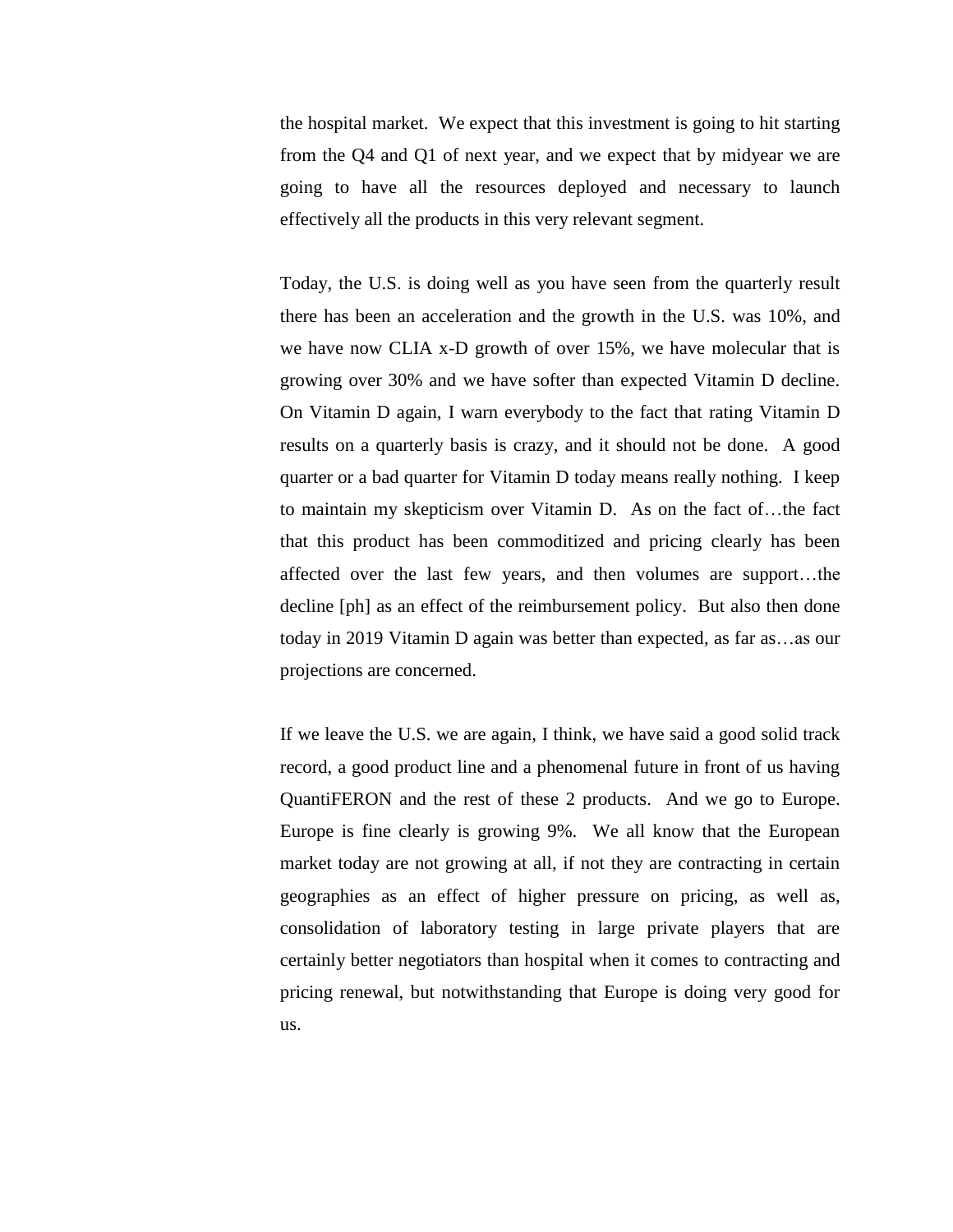We certainly have Italy that is doing well. Italy is doing very well…because has been the market…clearly domestic market is where we launch the CLIA QuantiFERON, so it should be expected that Italy was over delivering at the beginning of this and we expect then certainly Italy to go back to a more moderate growth going forward once the first wave of customers have been hit by the QuantiFERON conversion and development of the QuantiFERON business.

Germany is accelerating in the quarter almost plus 6% and that's the result of the Siemens conversion. I think we did comment in the past that the Siemens conversion was softer at the beginning and that there is the result of the fact that customers are very busy and the conversion did not necessarily come up as a priority.

However since we are approaching the time when this product line is going to be officially discontinued and this will happen by the end of next year then certainly there is more urgency on customers to convert and we are seeing more conversions to the CLIA technology which certainly do benefit DiaSorin in 2 ways, one is from a margin point of view. Clearly we move from a distributed product which is to [indiscernible] Elisa to our manufactured product so it's positive. And the other one is the add-on [ph] business and the viability and the accessibility of new customers which is the strategic reason why we decided to buy these 9 product line from Siemens.

The only black eye we have in Europe is France and which is declining 4% and that's not unexpected. Lots of companies are not doing well on France and that's the result of the ongoing consolidation and price…and price situation in France. I don't expect this trend to change shortly because again its structural modern company specific and I think that we will need to learn to live with France which is not a contributor for a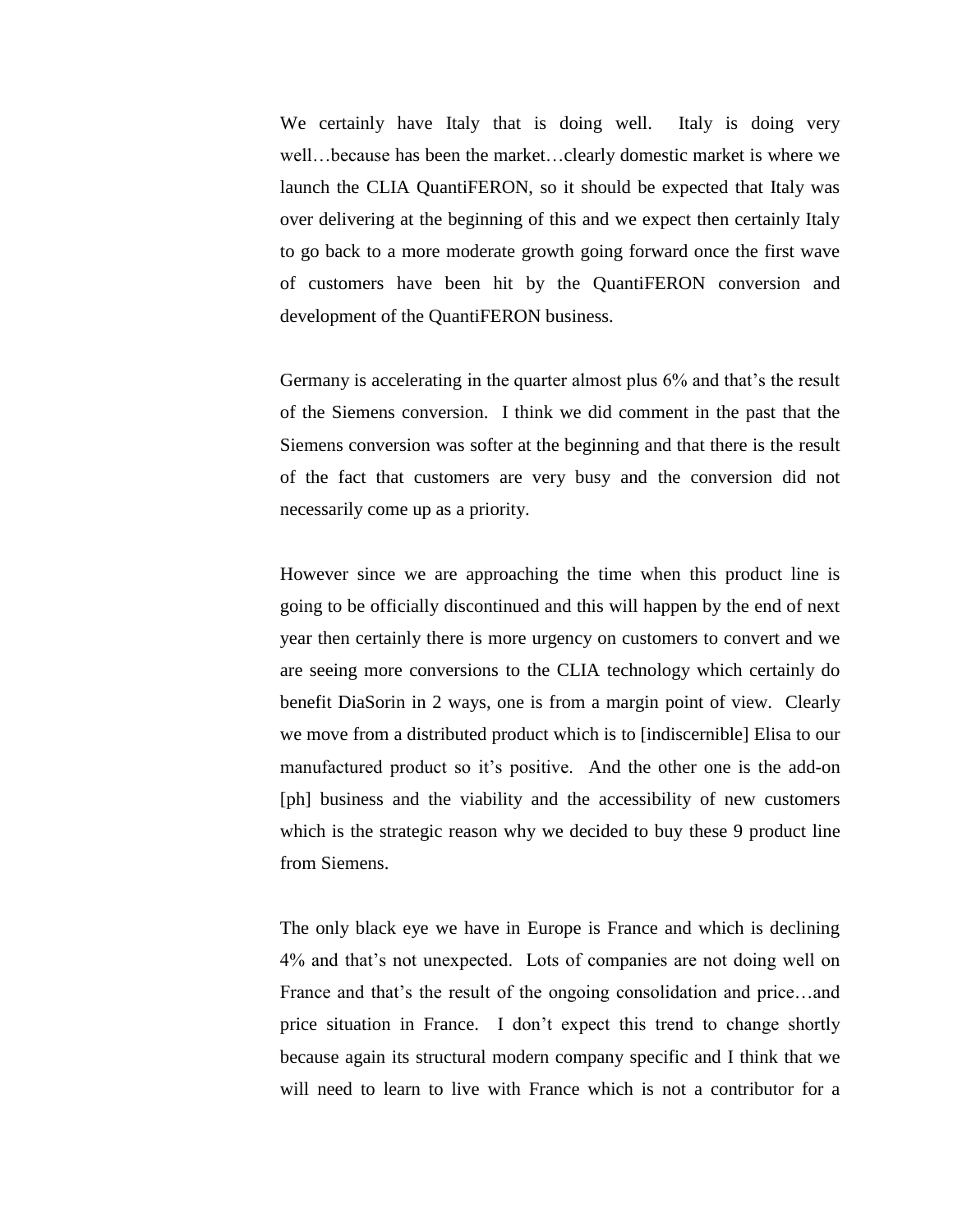while, us meaning as an industry until things will stabilize. In Europe we've seen this in the past. We saw Spain in great difficulties at the time of the 2010-2011 crisis situations, and then eventually Spain recovered and now is a positive contributor for the industry. So I believe France is going to go through a very similar cycle. But overall Europe is fine, it is certainly the first geography where we launched QuantiFERON with the satisfaction, and I continue to consider Europe as a stronghold of this organization.

Now, let's move to China, China is fine, the growth has been 6.6%, but CLIA sales actually grew 11%, and result…the 6.6% come from the fact that we still have residual ELISA revenues, which are flattish plus we do have instrument sales which do not...are not a positive contributor actually they are a negative contributor to the growth due to the raising rental versus instrument sales policy. But overall, China is fine, we end up 2019 installing over 100 XL, which is the yearly rate that we've been hitting over the last few years. So we continue to deploy our strategy which is a combination of me-too's and some specialties especially in an area…in the area of hypertension which has been a recent focus of the company with products approved and there is a vast market in China. So China is delivering as expected.

I wanted to comment on export, because it's clear now from few quarters that export is not where the company wanted to be. Let me just qualify definition on export, export for us is where we don't do business with our own commercial subsidiary. Over the last 10 years, we've consolidated a lot of this export business into direct subs and we open up our own commercial subsidiaries in those countries where we thought the geography, the country per se, was offering a strategic opportunity to the company to grow the business. Today, what we have left in export are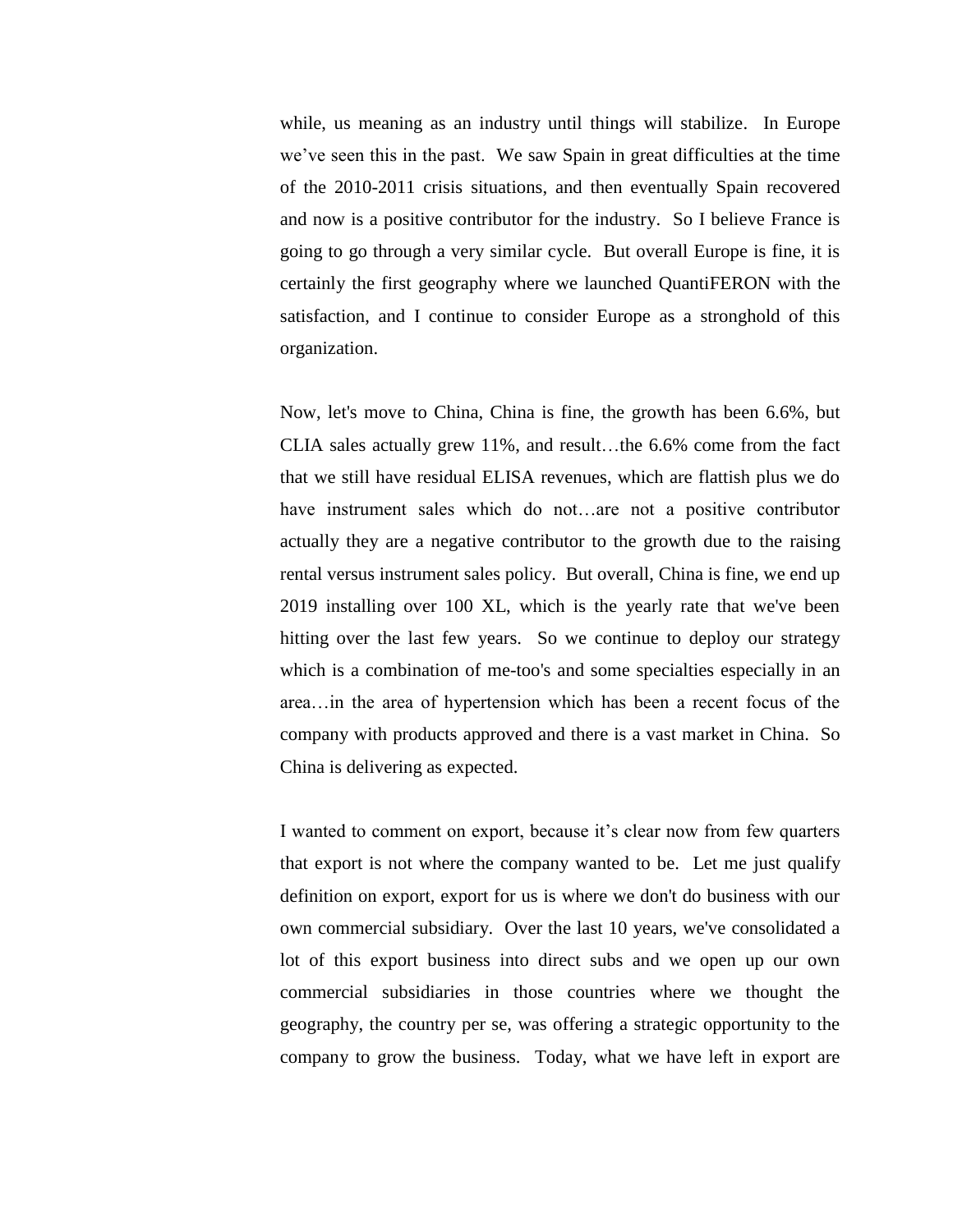difficult geographies, which are mainly located in South America, where we operate through distribution except for Brazil and Mexico.

Africa, North Africa and the Middle East which is contagiously becoming more and more complicated, and then finally Asia Pacific. So and when it comes to Asia per se, Asia Pacific is doing fine for us. So those…all those economies that are actually somehow connected to China are doing fine. And we are not suffering there. We are suffering clearly North Africa is a problem and we are suffering in South America. And that's because in this export country which are left as export, I think there is a combination of 2 factors.

The first one is that, we don't sell specialties in this geography, certainly we sell commodities even on CLIA and we see that the commodity market is becoming…is very affected by price and by business conditions, you notice that our cash flow is extremely positive also because we manage very well our receivables. We have a DSO to the other group level which is outstanding in the industry. But this means that quite often we need to…we make decision in certain geographies not to operate because, we feel that the credit worthiness of some of the…of these opportunities is not there. And somehow we pay the price, but by the same token, we don't have problems with receivable and we have a very nice cash flow.

The second problem I'm referring to is that in certain…in some of these export geographies, I honestly believe that we do have an export network of distributors which belong to DiaSorin 1.0, which is…where the company was 10 years ago; some of the distributors are still with us. And I think that we want to be more strategic about this. We really need to make an investment in the distribution…in the distribution channel not meaning we don't go there, right, but we find different partners.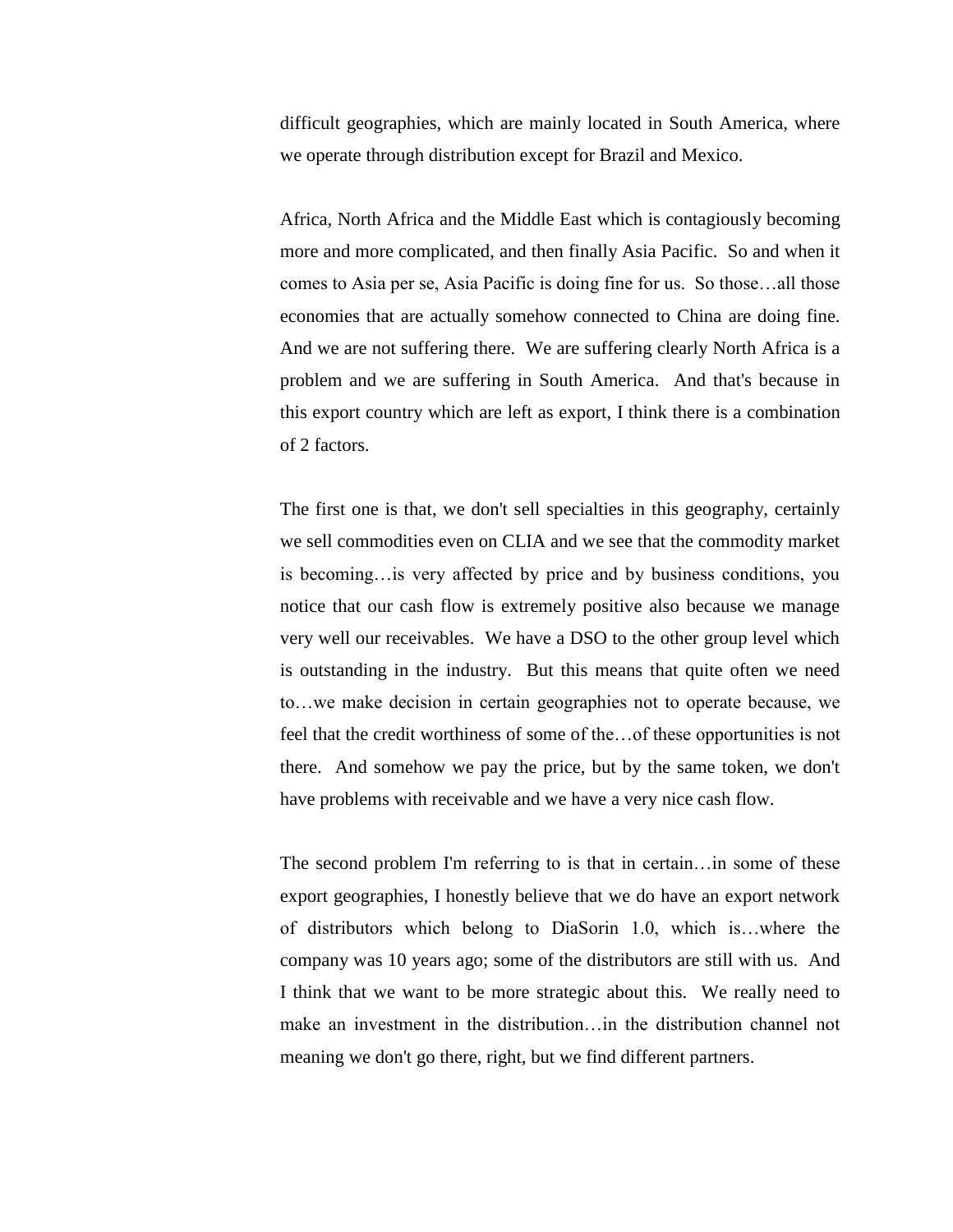We went through a complete reorganization or exporting, now we have new people, we have delocalized some of these people in the geographies that matters especially in Asia Pacific in Singapore. And I believe that we're going to fix this…we're going to go through a fix, I believe next year is not going to be a draw any longer and not necessarily sure is going to be a positive contributor. But, I think it's not going to be…it's not going to be a problem for the company any longer.

Certainly, we spent a lot of time and a lot of resources in the domestic market, and again working in the U.S., working in Europe and China. We neglected some of the export and I think it's time to go back and rethink about the distribution network. So from just the product opportunity as said HCV very important approved by the FDA. Zika is very important and we should not surprise anybody the fact that we had Zika before and it was sold to the U.S. market under a special permit that the U.S. was granting companies because of the fact that there was a national emergency and no kits available.

Now, what the FDA is asking is to you know, go through official process we did. Today our major…we certainly…the vast majority of this business in the U.S. is left with the 2 big labs. And we are very well positioned in these labs with the Zika product. So we are now…we are there…there are 2 companies in the U.S. with FDA approved products. We are the only one we can luminescence through...the truth of the matter is that Zika…today Zika volumes are relatively small, the epidemic and emergency that was expected did not materialize, but certainly we are there to capture any business opportunity that may…they may present in the future.

Last but not least, I said is the QuantiFERON, for the QuantiFERON we are waiting for the FDA to come back and approve. We don't see…there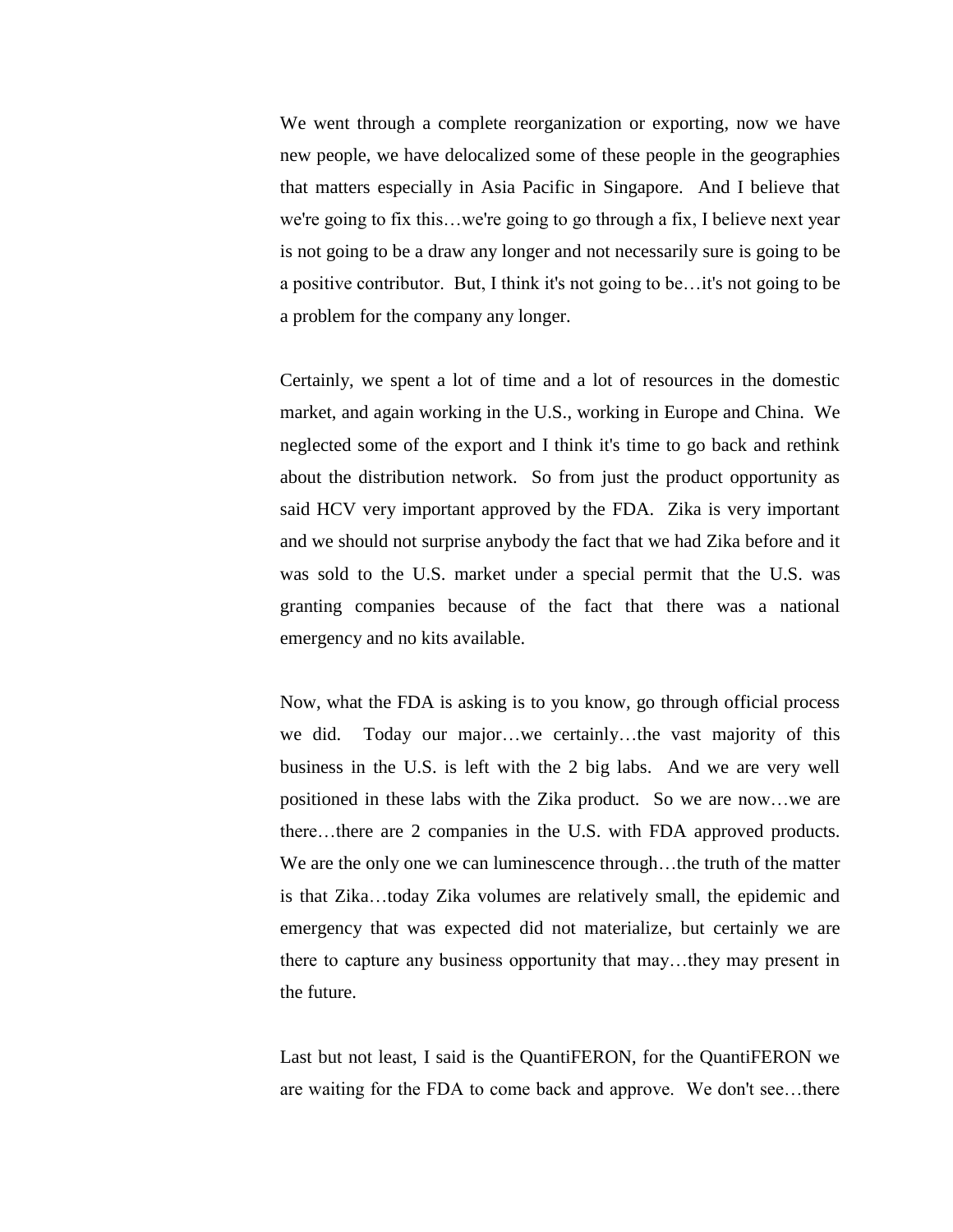are no more comments, there are nothing…there is nothing on the studies that has being contested and I literally expect that the approval will come very, very shortly.

All that said, I'm going to leave the microphone to Mr. Pedron, he is going to take you through financial and then we start the Q&A session. PG.

PIERGIORGIO PEDRON: Thank you, Carlo. Good afternoon and good morning everybody. In the next few minutes, I'm going to walk you through the financial performance of DiaSorin during the first nine months of 2019. And I will also make some remarks on the contribution of the third quarter. As usual, I would like to start with what I believe are the main highlights of the period. We closed September year-to-date '19 with an increasing revenues at constant exchange rate of 4.2%. Quarter 3 grew at constant exchange rate by 5.3%, mainly driven by the good performance of the geographies where we are direct. Carlo has already covered the drivers behind this variance**.**

> Q3, '19 gross margin confirm the very good results achieved in H1, '19, with the ratio of the revenues of 68.5% improving versus last year by 140 basis points. This brings '19 year-to-date gross margin ratio at 69.1%, 110 basis points better than 2018. September year-to-date EBITDA at  $\epsilon$ 209 million increase by 9.2% at constant exchange rate compared to the previous year.

> EBITDA margin again at comparable the FX rate is 39.7% vis-à-vis 37.9% of the first nine months of 2018. The margin of the quarter at 39.9% is confirming the very good performance achieved in the first six months of the year.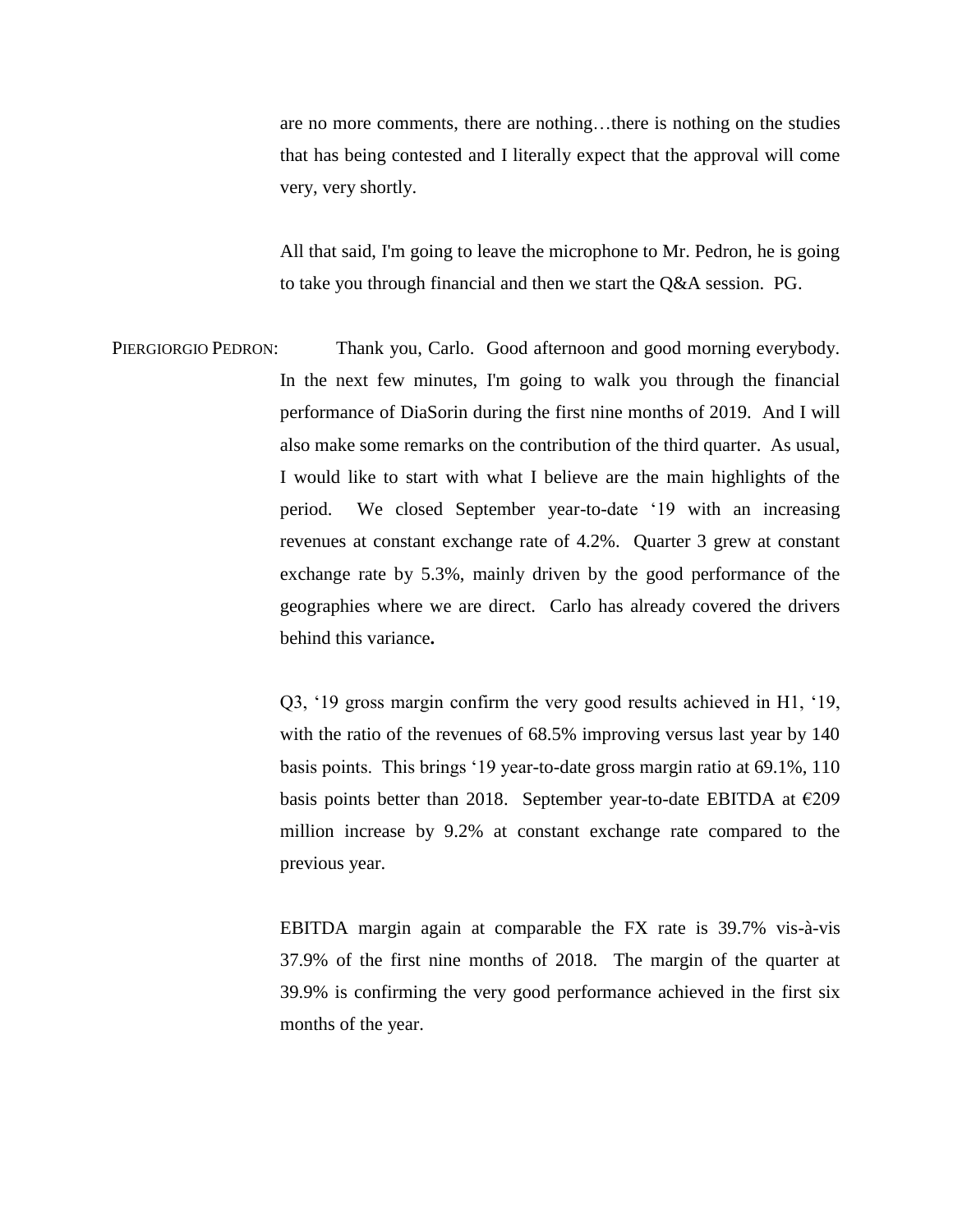Lastly, we keep maintaining our ability to generate a very healthy free cash flow  $\epsilon$ 138 million in the first nine months of the year, vis-à-vis  $\epsilon$ 101 million of the same period of 2018.

Let me please remind you, that the net financial position positive for  $\epsilon$ 133 million has been negatively affected by the introduction of IFRS 16 which accounted for about €30 million.

Let me now please go through the main items of the P&L. September '19 year-to-date revenue is at  $\epsilon$ 525 million grew by 6.3% or  $\epsilon$ 31 million compared to last year. The growth at constant exchange rate is 4.2%. The strengthening of the U.S. dollar against the euro is the main reason behind these FX tailwind considering where the U.S. dollar is trending now compared to 2018, I believe it is fair to say that the positive FX impact should be less significant in the last quarter of 2019, even if still positive for the group.

Gross Margin at  $\epsilon$ 363 million grew by 8.1% compared to last year, closing the first nine months of 2017 with a ratio of revenues of 69.1%, 110 basis points better than 2018. Q3, '19 margin at 68.5% is better than Q3, '18 by 140 points…basis points.

This increase, both in the quarter and year-to-date is the result of the following three main drivers. One, a positive sales mix coming mainly from lower export markets and instrument revenues offset by a very good performance of our direct market and higher specialty test sales. This effect is particularly material in Q3 '19 where export markets sales are represented slightly less than 11% of total sales, compared to north of 13.5% of 2018.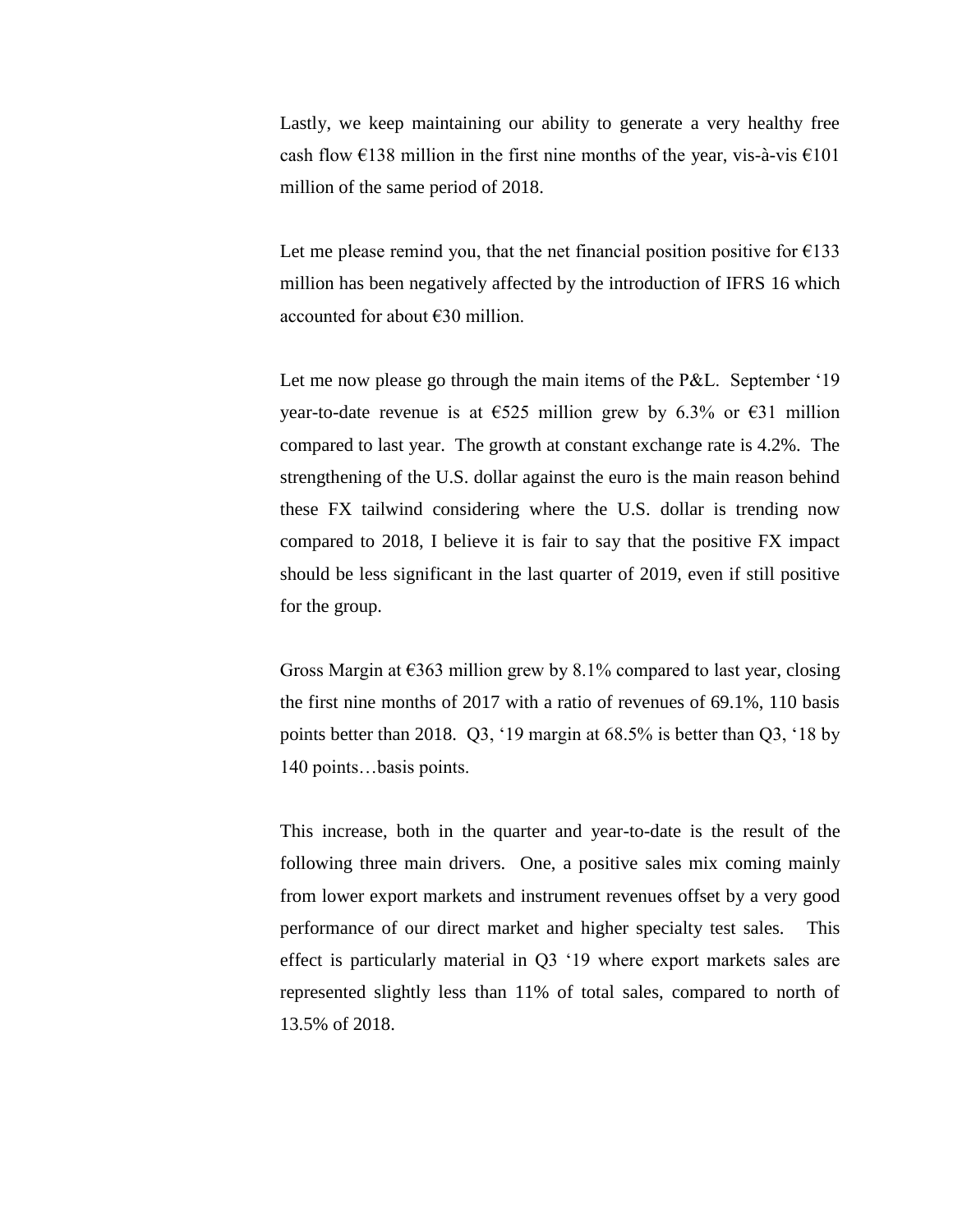The second element is lower manufacturing and distribution expenses coming from the several cost reduction initiatives started in the last couple of years. And just to remind, one of them, let me mention the shutdown of the Irish manufacturing site.

And last, lower royalties coming mainly from the fact that at the end of 2018, some patents on key raw material of our molecular kits have expired, this royalty upside has been more sensible in H1 '19.

Total year-to-date operating expenses at  $E193$  million have increased by 6.7%, compared to last year. The growth at constant exchange rate is a touch above 4.5%. Year-to-date OPEX ratio of revenues is basically in line with last year at 36.5%. Q3 OPEX ratio is at 36.5% vis-à-vis 37.3% of Q3 '18. Year-to-date other operating expenses at  $\epsilon$ 6 million are lower than 2018 by  $E1$  million. The main reason of this difference is due to the fact that in 2018, we booked some legal expenses related to litigation with Meridian which has now been settled. Actually it was settled last year.

Please note that most of this variance has been recorded in Q3, because of what just described, the EBIT in the first 9 months of the year at  $\epsilon$ 166 million or 31.5% of revenues as increased compared to last year by 10.9% or  $\epsilon$ 16 million. The growth in the quarter has been  $\epsilon$ 9 million or 20%.

September year-to-date net financial expenses are higher than 2018 by  $\epsilon$ 2 million. This difference as already said the last quarter is entirely due to the reevaluation at fair value of the participation in our Indian subsidiary booked in 2018, after the takeover of full control from the Indian partner. The year-to-date tax rate at 23% is substantial in line with 2018. 2019, year-to-date, net result at  $E127$  million or 24.1% of revenues is higher than previous year by  $€10$  million or 8.5%.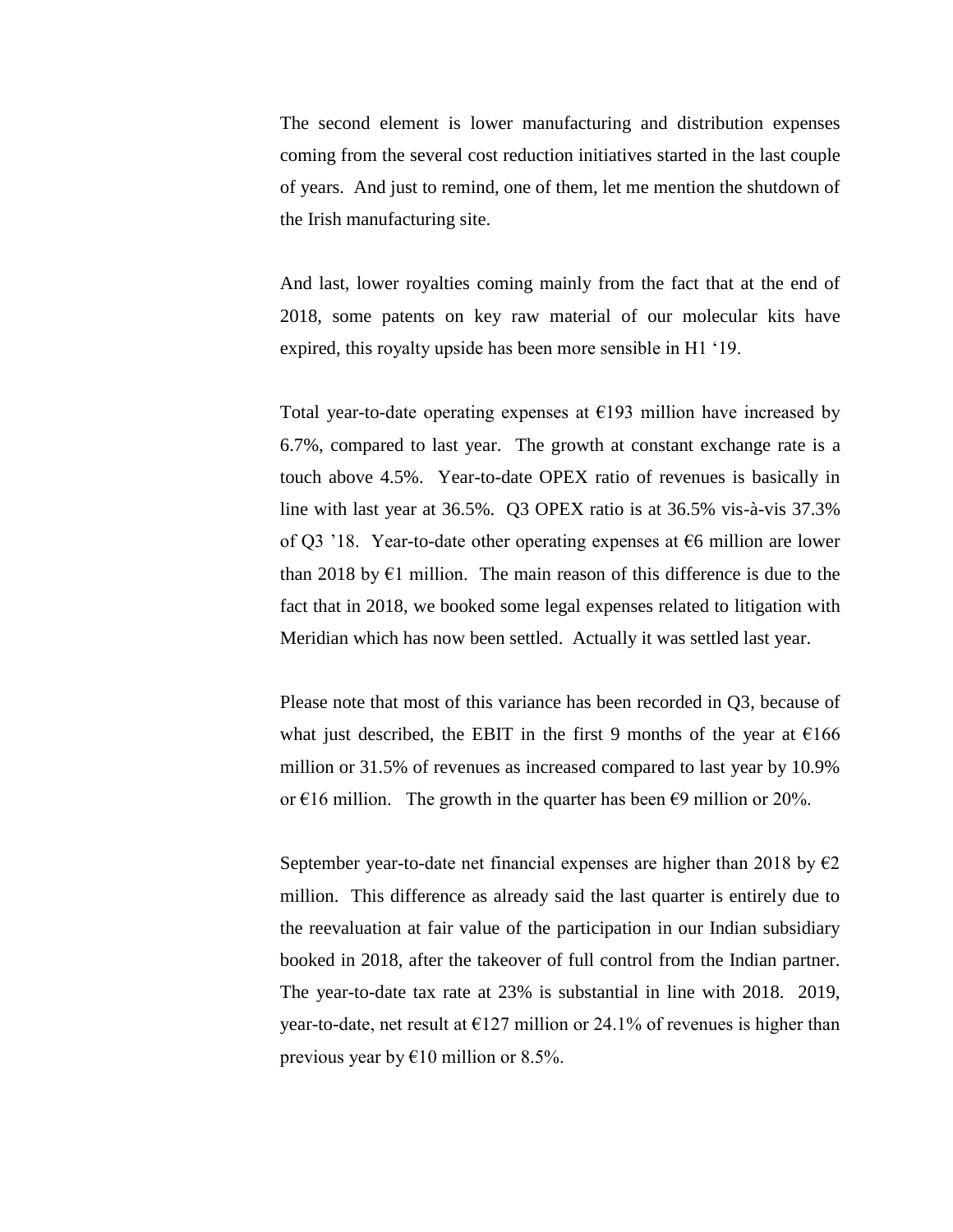Lastly, September, year-to-date EBITDA at  $E209$  million is better than in 2018 by  $\epsilon$ 22 million or 11.7%. The variance at constant exchange rate is positive for 9.2%. 2019 year-to-date EBITDA ratio and revenues is at 39.8% at current exchange rate and 39.7% at constant exchange rate vis-àvis 37.9% of last year.

The year-to-date improvement compared to last year is mainly driven by the higher gross margin, we just discussed about and by the application starting from 2019 of IFRS 16 which accounted for about  $\epsilon$ 5 million in the first 9 months of the year.

Let me now close and move to the net financial position and free cash flow. We would close the period with a very positive net financial position of  $E133$  million after the introduction of the just mentioned IFRS 16 which implied booking a financial liability for  $\epsilon$ 30 million.

In the first 9 months of the year, the group generated a very healthy  $£138$ million of free cash flow vis-à-vis  $\epsilon$ 101 million of 2018 [ph], thus recording an increase of  $\epsilon$ 37 million or 37%. This increase is the result of the better economic performance of the period and of a positive variance of the working capital, mainly driven by very good DSO coming from a favorable geographical sales mix, as we said less export sales and more sales in direct countries with lower payment terms such as U.S. and by a very, very disciplined collection policy.

Lastly, we confirm 2019 guidance, which foresees an increase in revenues between 5% and 8% and an EBITDA margin at the same level of 2018. Please let me remind you that the guidance is like always at constant exchange rate.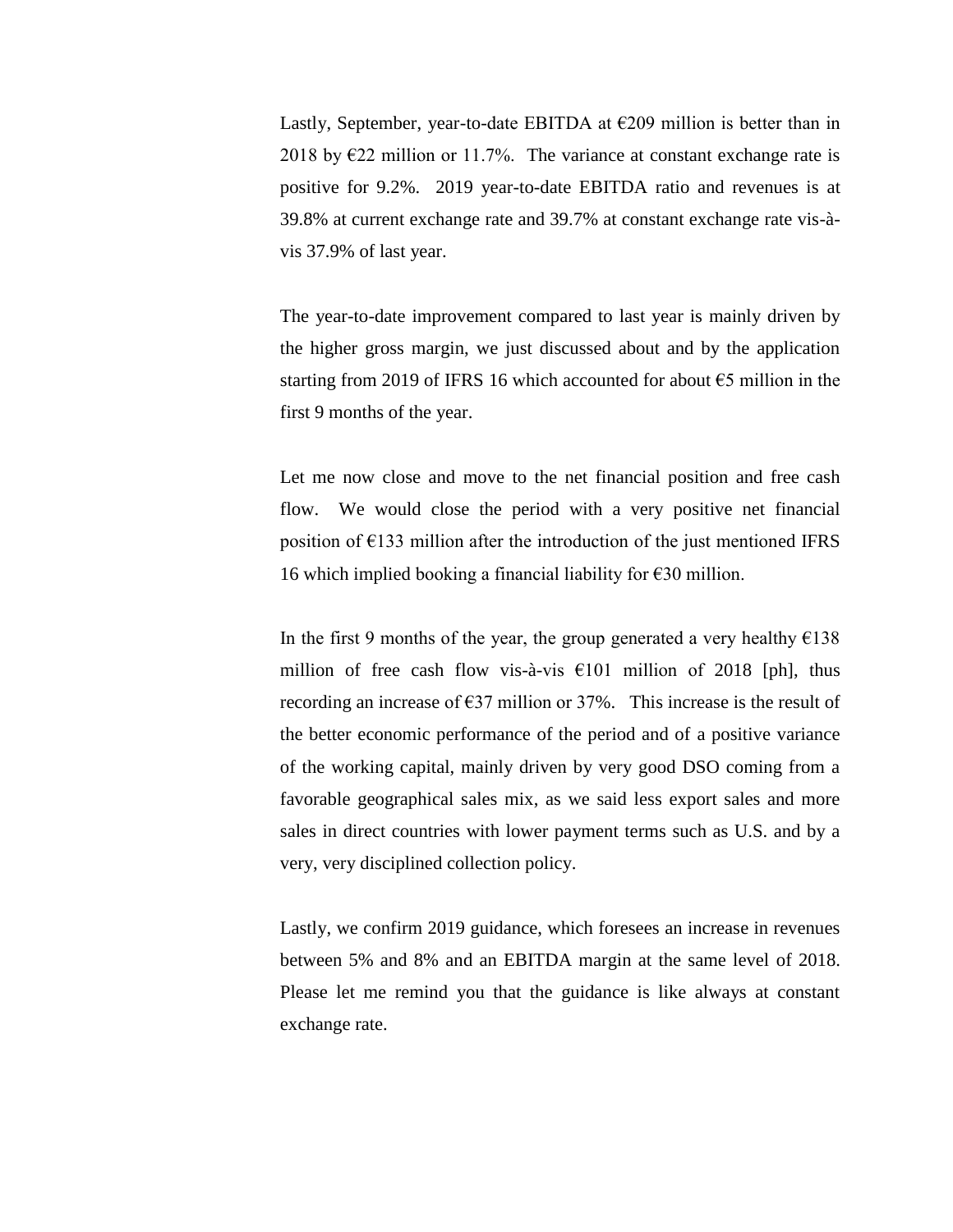Now let me please turn the line to the operator to open the Q&A session. Thank you.

Q&A

OPERATOR: Excuse me. This is the Chorus Call conference operator. We will now begin the question and answer session. The first question is from Maja Pataki of Kepler Cheuvreux. Please go ahead.

MAJA PATAKI: Yes. Hi, good afternoon. I have 3 questions, please, if I may. Carlo, I would like to start with the latent TB approval delay in the U.S. at the Q2 call in August, you seemed to be fairly confident or very confident that the approval would come through shortly and you indicated that there was a 3 month timeline during which the FDA would have to approve the tests, which would have brought us to October. Now we're in November we don't have the test approved yet. Could you just tell us why there was this delay and what makes you so confident that we should see it in the coming weeks before year end?

> Then the second question relates to your guidance, you're reiterating your full year guidance for 5% to 8% local currency growth, which would imply to meet the 8% you would have to have a very strong Q4 in the high-teens. Do you believe that you can achieve the 8 percentage points, and if, so, yes could you tell me what the potential drivers would be for that in Q4?

> And then the last question relates to Quest and their streamlining the business to one supplier and to fairly upbeat comments by Siemens about potentially getting that contract. Could you tell us what is in your medium-term guidance i.e., if Quest were to move to Siemens and would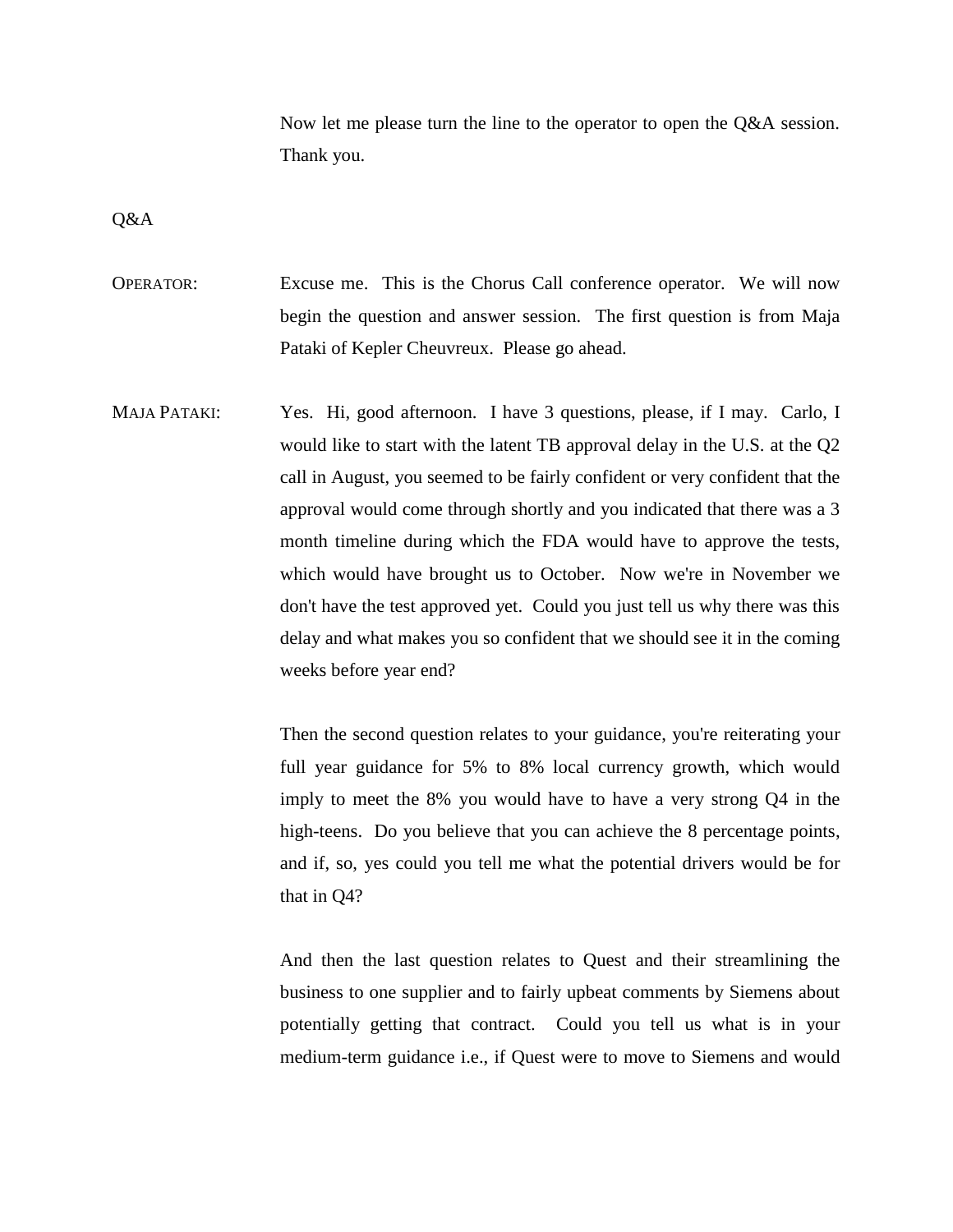allocate the Vitamin D business also to Siemens, what impact would that have to your medium-term guidance? Thank you very much.

CARLO ROSA: Okay. I'll take the first and last, and PG I think will take the second. So let me start with TB. You're right, I made a comment saying that the procedure is 180 days, which from the end of August is taking through to September…to November, sorry. So the FDA is on time, as far as that we know, and they have to approve it within that window. What I think it happened is that there has been an introduction at the FDA level in the last process of the review over 3 weeks window period, whereby there is a newly appointed commission. And don't ask me what the name is, but it's a procedure whereby all PMAs before getting approval or there is a further review by a commission that will fundamentally validate what the reviewer does.

> And so, I believe, we enter into this phase and this is why we saw a delay over 3 weeks. The questions that we are getting…that we got out of it are very formal and not really of any substance in terms of the challenging clinical data and everything else, which would be the one…are the ones that usually require time extension. So that's why I'm saying Maja that, as far as, I am concerned, we are very, very close now to the approval and us and QIAGEN are gearing up in order to get the benefit from this. We…as far as marketing the product you are not allowed to do much with the exception in the U.S. So you're not allowed to provide pricing to customers but you're allowed to do some pre-marketing activities and evaluation, which we have certainly done. And this is why I expect that, as soon as, we do have the approval of the product, then we can hit the market quite rapidly, and I know, because of the…from the European experience that the conversion and business development activities are relatively fast when it comes to moving from an ancient ELISA to a much better fit, which is the CLIA LIAISON.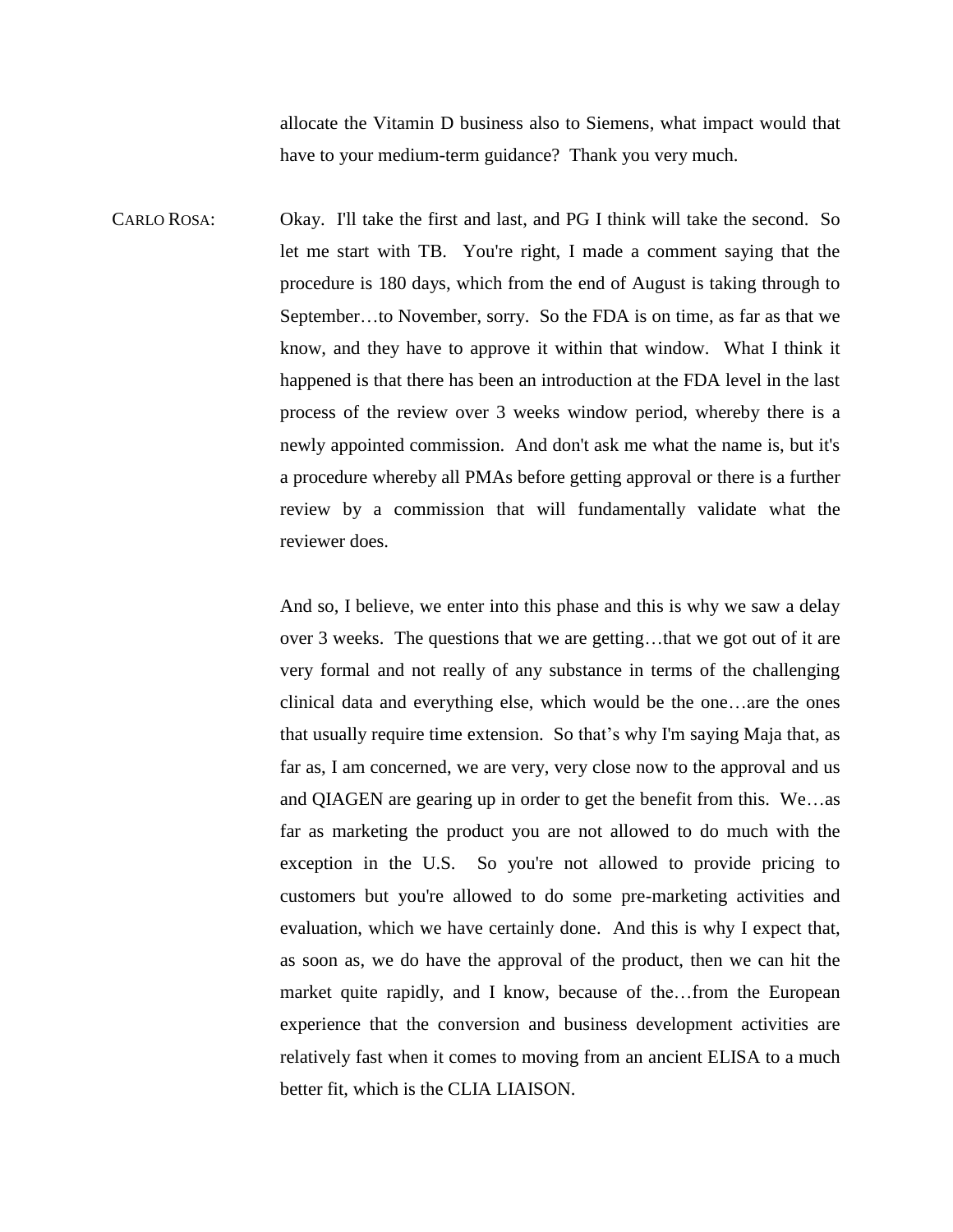Now, let me comment on the Siemens call and Quest and all of that. Look, there is one thing that I guarantee…today, we sell 20 some products into Quest, and I guarantee you that all these products are going to be assigned to DiaSorin. Okay, with one exception which is Vitamin D? And I guarantee you that because first of the contracts, as far as, all the other products go into 2021, but second I also see that Quest has fundamentally made a decision, which is mainstream consolidation with one supplier and then you have a…your specialty supplier, and I feel very comfortable with the fact that Quest has chosen DiaSorin your specialty supplier. This is proven also by the fact that very recently we got awarded by their calprotectin business which is a specialty, is a multi-million dollar contract. So I have no problems with how we are positioned within Quest.

As far as Vitamin D is concerned, the main driver for this…for the main…for the selection of the mainstream supplier is the fact that Quest as you know, is building a new lab in Compton, which will be the one of the largest, I mean, the largest labs I believe in the U.S. They're going to consolidate in Compton some of their operations and it is fully automated. It's that…so we said for the…you said fundamentally for what they call Operation 2.0 of the future. And I honestly, I said Compton, but it's Clifton. And I honestly believe that Siemens has a good chance to get the business because of the fact…the relationship that they have, because of the fact that if you think about all the suppliers, some of those will be excluded because they are also supplying to a competitor lab.

So Siemens may have a very good shot at getting this. And I think that…if that happens it's certainly clear that Vitamin D falling into mainstream may follow that contract. However, I see that in order to then deploy, change all the suppliers because we're not talking about only Vitamin D and DiaSorin, we are talking about multiple suppliers, clinical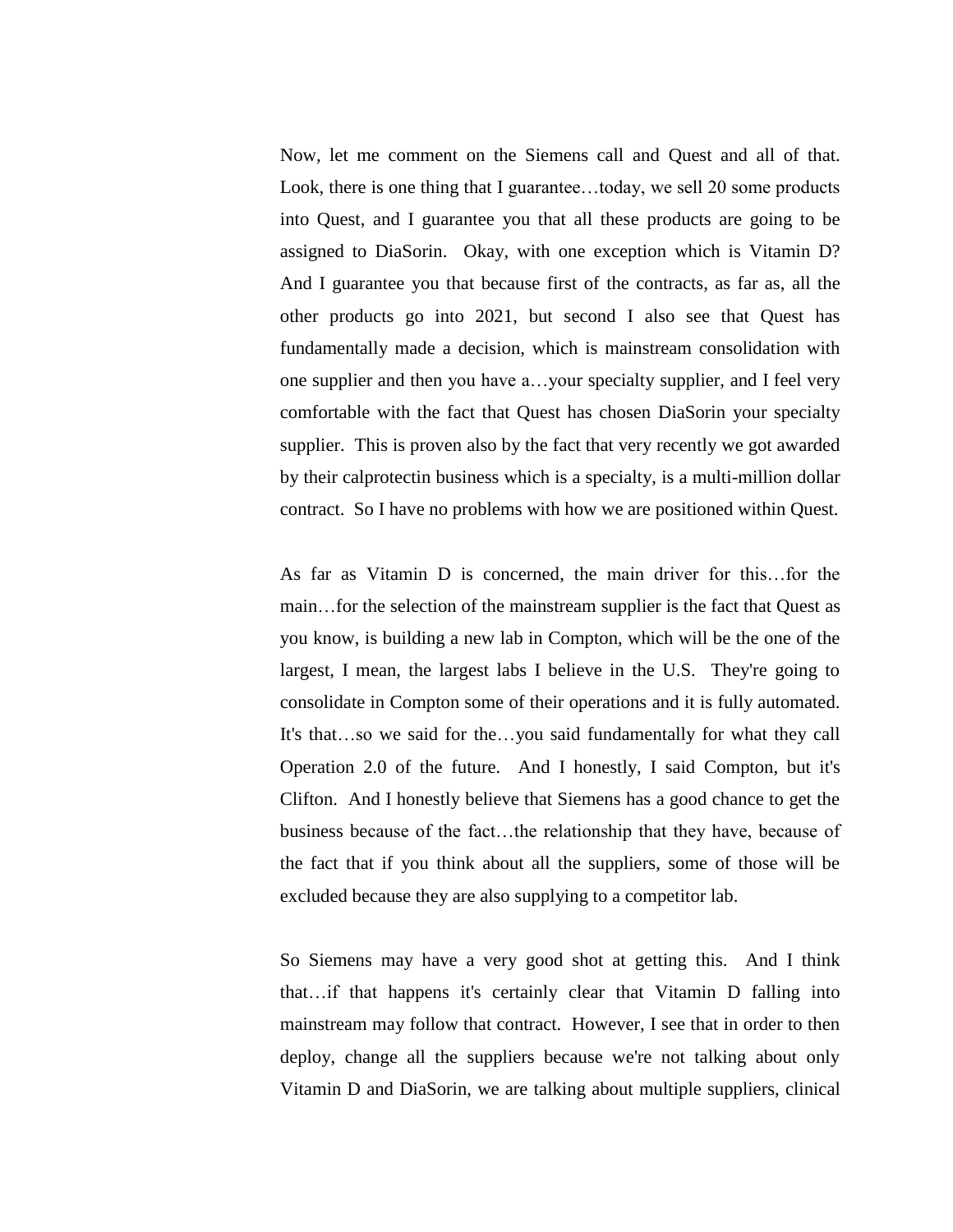chemistry, and all that and make all the deployment of the telecast [ph], if they win and have all the lab ready, which by the way, the lab is not going to be ready until 2021, it's going to take time. So I'm a very pragmatic person. So in my own calculation I think that there is a chance that when it comes to Quest we may lose the Vitamin D. But I am quite confident that loss is going to be partially if not totally offset by the fact that we have been chosen as a good partner for specialties.

You also need to keep something in consideration. I cannot disclose but pricing…but when it comes to the standards pricing for Vitamin D, my eye is getting to a point where it is not even funny, because when you look at an overall bid for all the Quest business for immunoassay and clinical chemistry, then you go…there's no differentiation in terms of price [indiscernible]. So you can allocate to Vitamin D whatever you want, and it gets to a point where you really need to wonder if that business is still worth it or not.

One more comment, I think that I made…when this company made a decision. Fortunately long time ago to try to balance the exposure that we have in the commercial labs with a different strategy. And that decision was taken a while ago because when you do that you start first from product development and you start with getting a product registered and designing a system that fit that space. And it is very clear that when it comes to the U.S. where today we have an…or we have a beautiful business with a commercial labs, but we are overexposed, we need to move the needle toward the hospital strategy.

I continue to say QuantiFERON is a tremendous opportunity to move in that space alongside with all the gastroenterology assays that we have and that is the way to balance the exposure and guarantee that in the U.S. we will continue to see growth, because as I think we discussed during my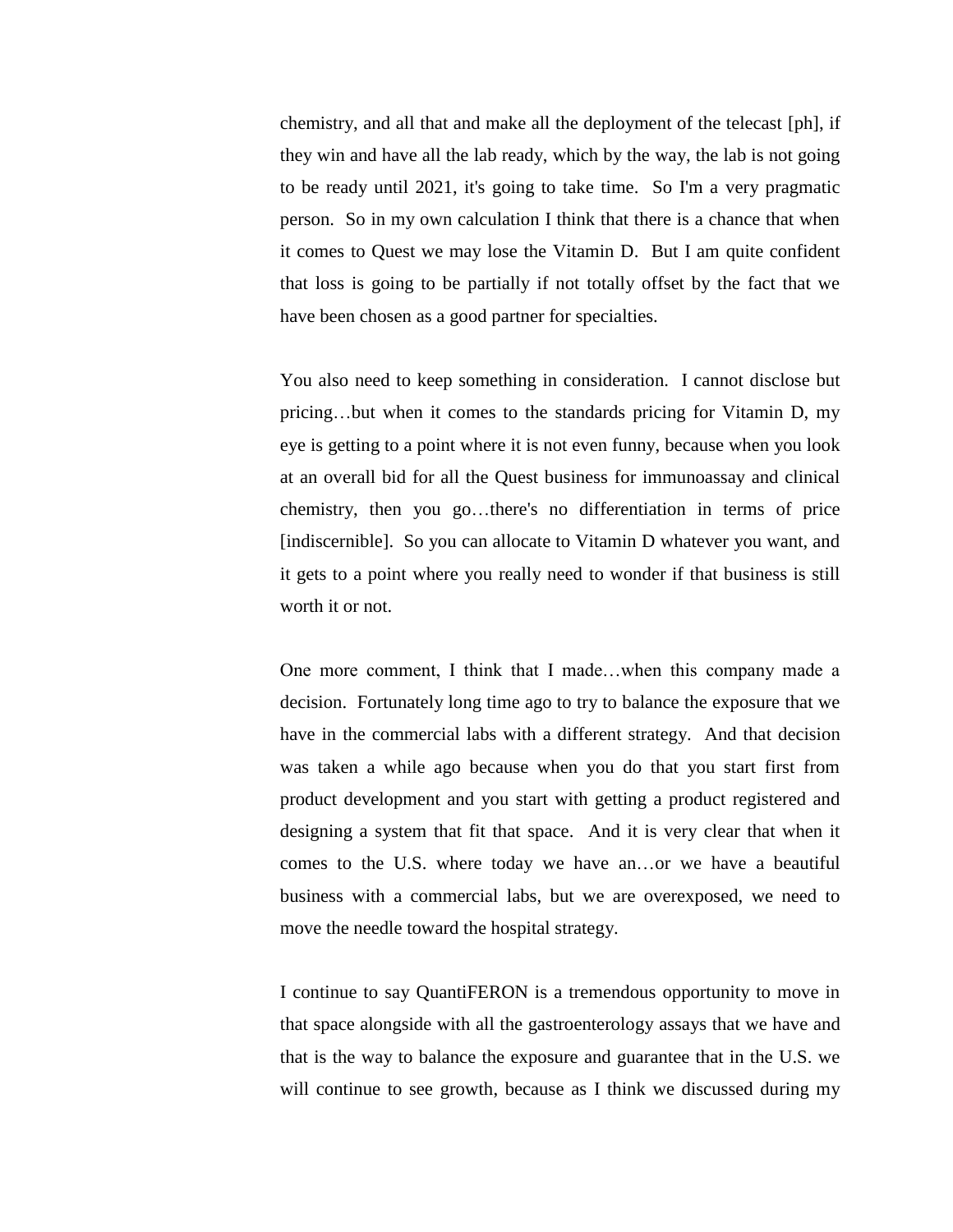presentation on the Analyst Day. Now, I see the future, I see polarization, I see Quest and LabCorp, they are going to win a good chunk of that market because they are set strategically to be able to be more efficient. Therefore, you need to be at Quest and LabCorp because they will continue to gain market share, but they are formidable negotiators and the price that you enjoy with these accounts unless you are a few specialist player. It's been, okay because they're very good negotiators and they have tremendous volumes that nobody else has.

So to make a long story short, in my pragmatic approach, I believe the Vitamin D is at risk. But I'm not losing the sleep, because I know that we have a slew of products with these specific big accounts that would provide us an opportunity to offset this loss if it comes, but I'm quite comfortable that is not going to come necessarily next year. This is how we see it.

PIERGIORGIO PEDRON: So I will take the second question, the one regarding 2019 guidance. Hi, Maja, Pedron here. So when we gave 2019 guidance, I believe we qualified the 5% to 8% range saying that we had a few moving parts, which were kind of difficult to forecast. One of them was the registration of latent tuberculosis in the U.S. which we know is the biggest market for this kind of test. And the other one, I don't know if you recall, was the big tender in the export market, in the Korea market, which we didn't know if we would have been awarded the tender or not. So considering the fact that latent tuberculosis is going to be registered very, very likely in November, so later than our original expectations and the South Korean tender is unlikely we'll get it, I think that we will be shooting for the lower range of the guidance. So I see very likely…more likely the 5% than the...than being closer to the 8%.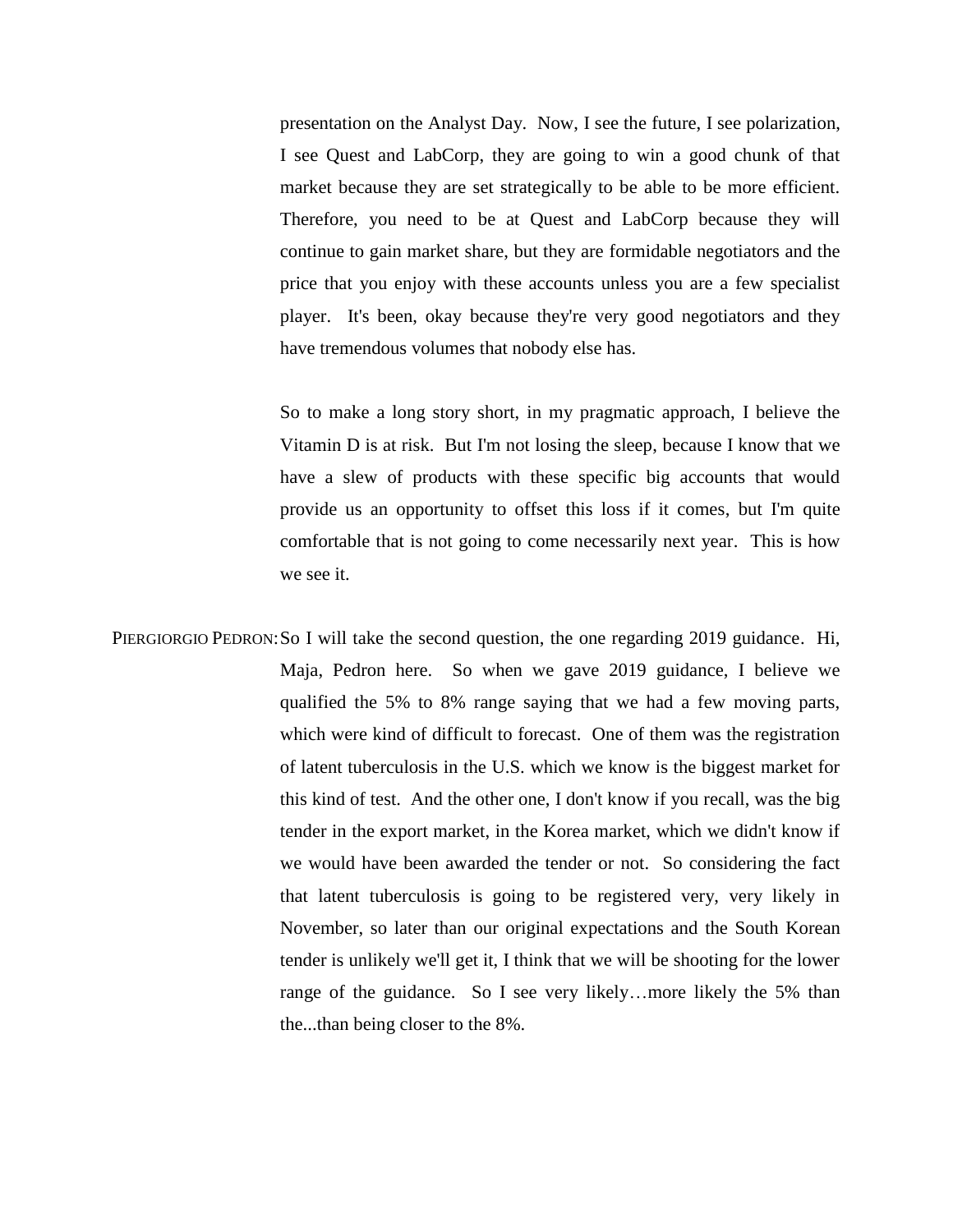- MAJA PATAKI: Perfect. Thank you very much for your clarification. Carlo, just to make sure I got you right. So you're saying there is a good chance that you might lose the Vitamin D business with Quest, but you are confident that you will be able to compensate for those lost sales with the specialty menu that you will continue to provide with Quest. Is that correct?
- CARLO ROSA: Maja, yes. You know me, I'm very...I'm pragmatic and I never look at the quarter and I look at the development of the business with an account. I believe…if I look in front of me the opportunity that menu provides a viability of TB, which is a significant business in the U.S. and in this big account. If I look at the other specialties that we have achieved with gastroenteric and so forth, I believe that we do have the possibility to offset that loss with more business coming from the other products we have. If you are now asking me about how is this going to play in the next 12 to 18 months, I have no idea because I don't know about the implementation of Siemens [technical difficulty] whoever is going to win, okay.
- MAJA PATAKI: Perfect. Thank you.
- CARLO ROSA: Thank you.
- OPERATOR: The next question is from Catherine Tennyson of Bank of America. Please go ahead.
- CATHERINE TENNYSON: Hi, thank you for taking my questions. I just have two. My first one would be on China. Can you just give us some color how you think the sustainability of low double-digit organic growth is for your CLIA business is there as we look to 2020? And have you seen any changes in China in terms of market softness, as what your competitors have seen? And secondly, if I can ask on the rate of conversion from your Siemens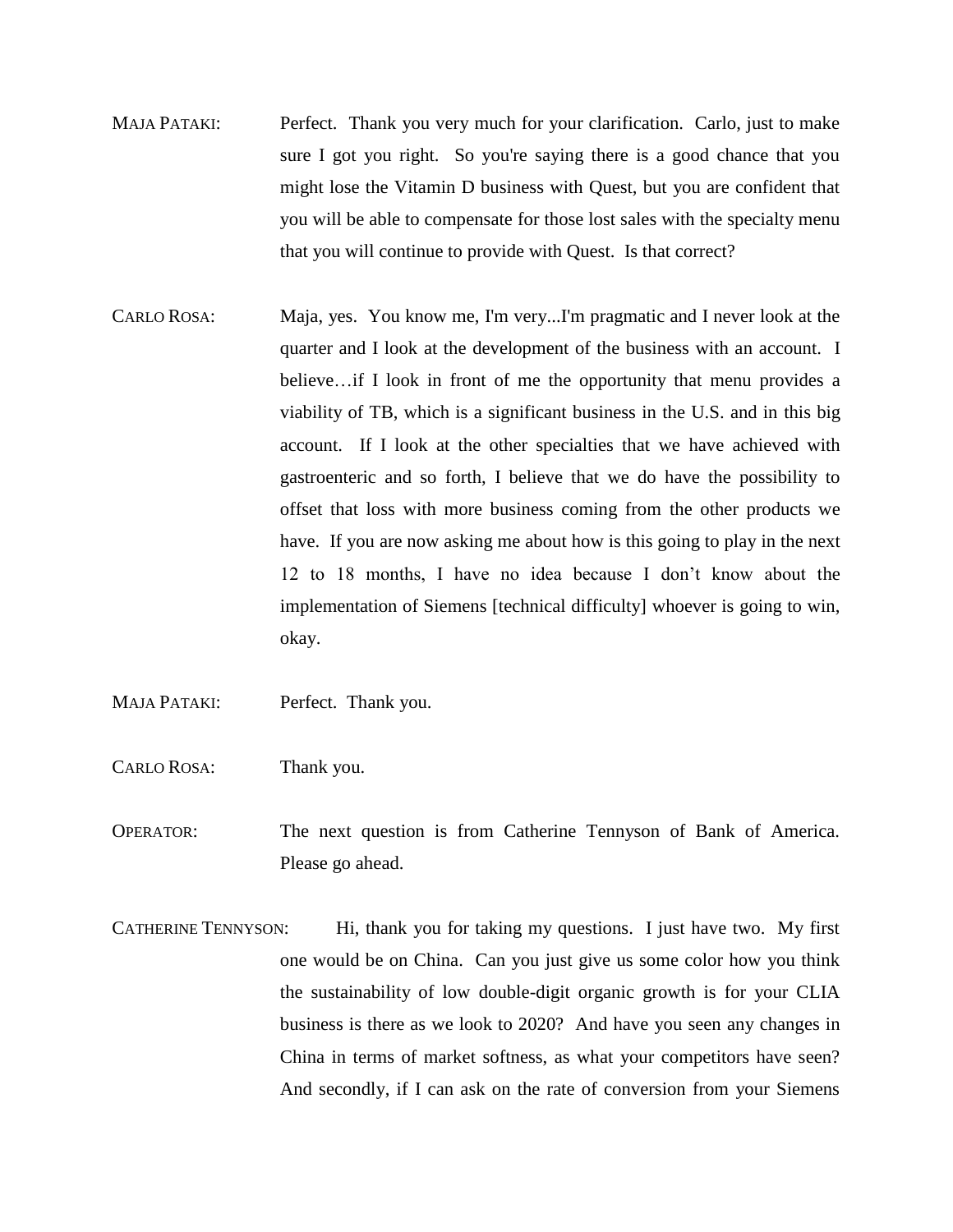clients from ELISA to CLIA, have you seen any pick up in that in Q3 or Q4 or is it likely to still be a H1 issue for next year? Thank you.

CARLO ROSA: Okay. Let me start from the easy one which is conversion. I have seen a pick-up for a very simple reason we communicated to lots of customers that the product is going to be cleared [ph] comes the end of…mid end of next year. And so even if they don't like it…they don't like to do conversion because they have plenty of things to do. And so today they have a product that is the ELISA, which is suboptimal but it's a product and if they are rethinking about the layout of the clinical chemistry, certainly this comes second, but they are forced to do it, so yes, I see…we will see a pickup in quarter 4 of the Siemens conversion.

> The…now, let's talk about China softness. I was in China last week, so it's fresh in my mind. I think it is sustainable because the growth…the double-digit growth of our CLIA because it is driven fundamentally by 2 factors. One is that we...it's a market that is expanding and we continue to sell mainstream products in China. Now, the thyroid oncology, the stuff that interestingly enough is still growing for us 7% to 8% and this in a more mature market you can imagine, okay.

> Then we have a traditional franchise we call legacy which is prenatal testing where we now have very significant market share and that, yes, is soft, it used to grow a lot and so 20% to 25%. Now, we are really…the growth is more correlated to the amount of newborns in China because it is prenatal testing. And so that depends on…it may be a good year and bad year, but fundamentally still it's not a drag, it's a product line that is growing 3%, 4%, 5%, but I consider that mature.

> Then you can have a practical opportunity and a strategic opportunity. The practical opportunity which is tremendous is hepatitis because it's a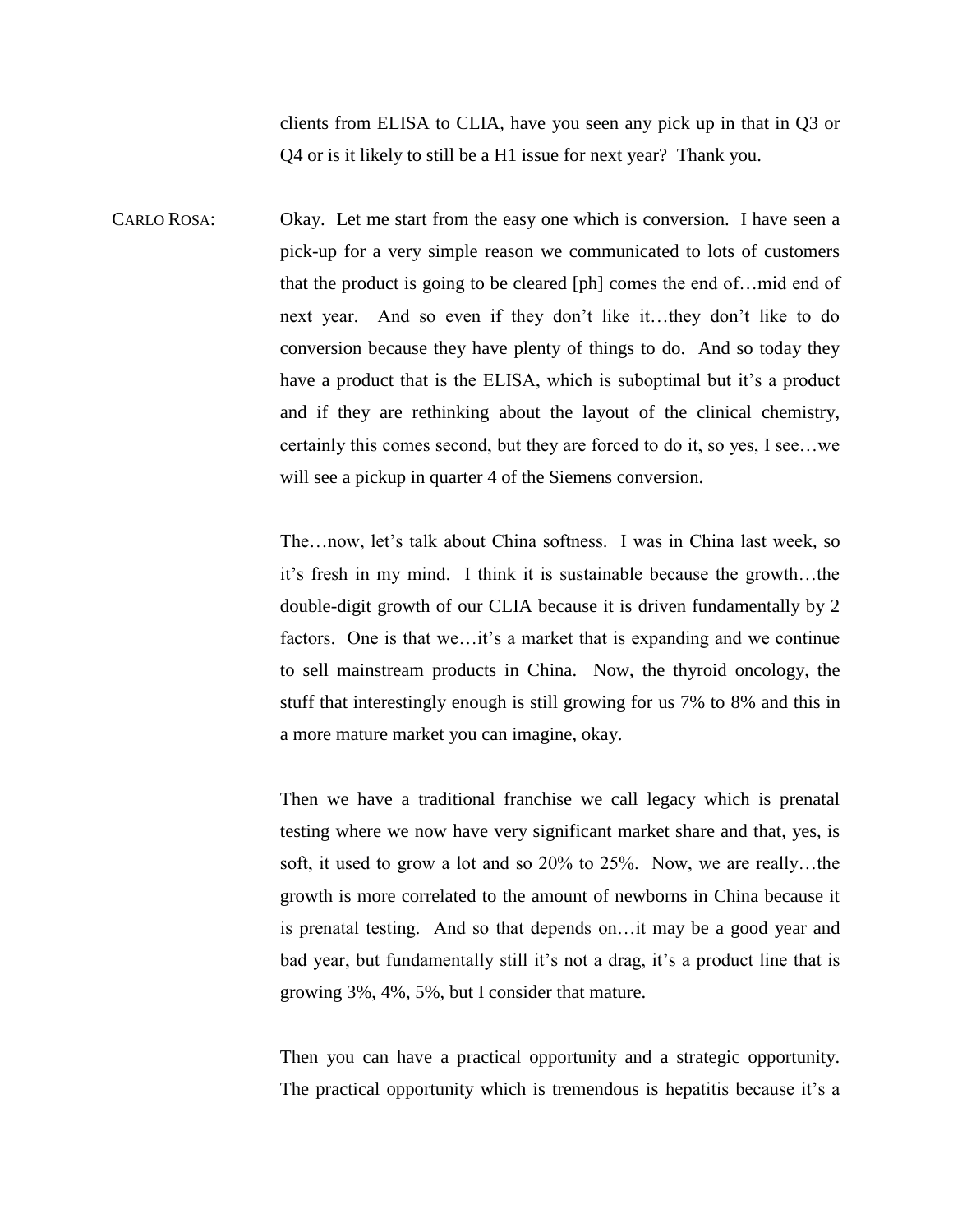big market in China. There are 4 companies with hepatitis products approved, with plenty of ELISA. We had the Beckman relationship, so that is tactically growing double-digit but it's not something…again that strategically is keeping me excited because I believe that as far as China is concerned, there are 3 strategic opportunities. One is to again move away from the high…the big hospital segment into the mid-size, small hospitals and this is LIAISON XS strategy. So it is driven by the system.

The second opportunity is the fact that being, I mean it is…China is becoming a mature market and when markets are becoming more mature, it is certainly clear that you have…they turn from mainstream only to mainstream plus specialties, and as we have enjoyed specialty…a specialty strategy in all the markets, we are going to enjoy this conversion in China which today is a very untapped opportunity. One of the first products we are using to test the market with is hypertension because hypertension is certainly an issue in China. There is nobody there. We have 2 tests approved and we are working with some of the local institution and opinion leader to educate physicians on the use of hypertension, so this is just an example of an opportunity that I see to finally the specialty market to develop.

Last but not least is QuantiFERON because today there is a very awkward situation in China where QuantiFERON is approved but it's used for active diagnostic and not for latent diagnostics and so with Cassia [ph] we are going through registration of the DiaSorin and their products with the latent claim. It is going to take 2 years. It is because of the classification of the product but then if you ask me what is going to be your mid and long-term growth strategy, the guarantee is 11%, that is the this mix of different products.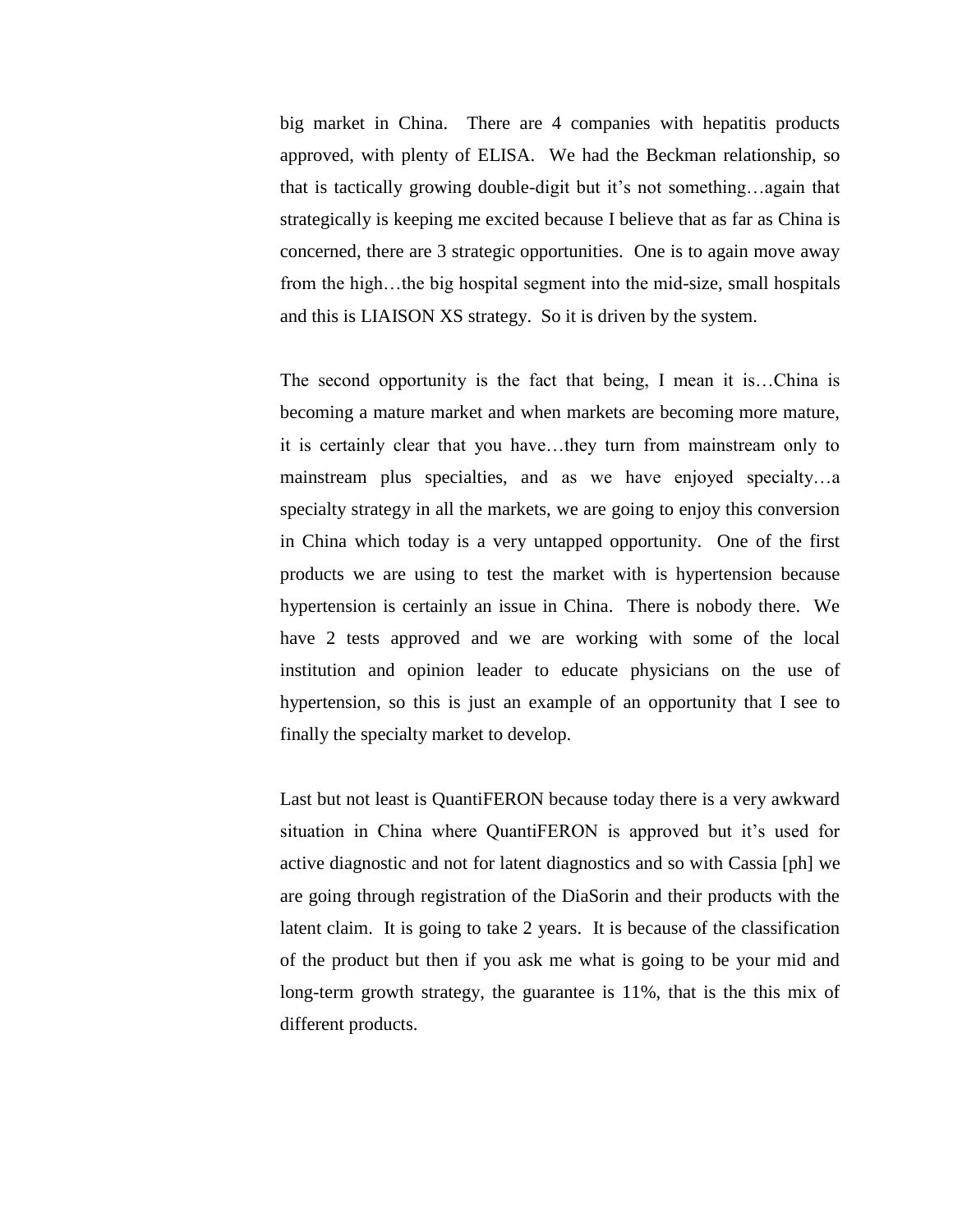Now, last but not least, we commented I think in the previous…in some of the previous calls when we were talking about strategy, that in China we do have an Achilles heel and that is the fact that we are a pure importer, okay. And as a part of the strategy to set up a manufacturing site which we are working on and then become for mainstream products a local manufacturer. That is giving you advantage versus competition because then you are classified as local manufacturer and you apply to certain tenders what today you are excluded from. To make a long story short, I think it's sustainable; it's the combination of these facts to continue to grow China at double-digit as we have done in the past.

CATHERINE TENNYSON: Helpful. Thank you.

OPERATOR: The next question is from Scott Bardo of Berenberg. Please go ahead.

SCOTT BARDO: Yes, thanks for taking my questions. First question, please, I wonder if you could talk a little bit about how the QuantiFERON-Tuberculosis collaboration is working in Europe. I think historically if I am not misquoting you, you had expressed an opinion of around 50% conversion of the tests, that's for conversion globally. I just wonder whether some of the early evidence in Europe is pointing towards that and/or a little bit ahead, a little bit below, if you could share some thoughts there, as well as how the LIAISON XS platform is initially performing in that market, that would be helpful, please.

> Second question is just really following up from Maja's questions surrounding Quest, so I just want to make sure I understand your comments correctly, so you are suggesting that your confidence that you are the specialty immunoassay provider of choice over the coming periods because you are still entering into new specialty contracts on your LIAISON XL system and you are still shipping LIAISON XLs which is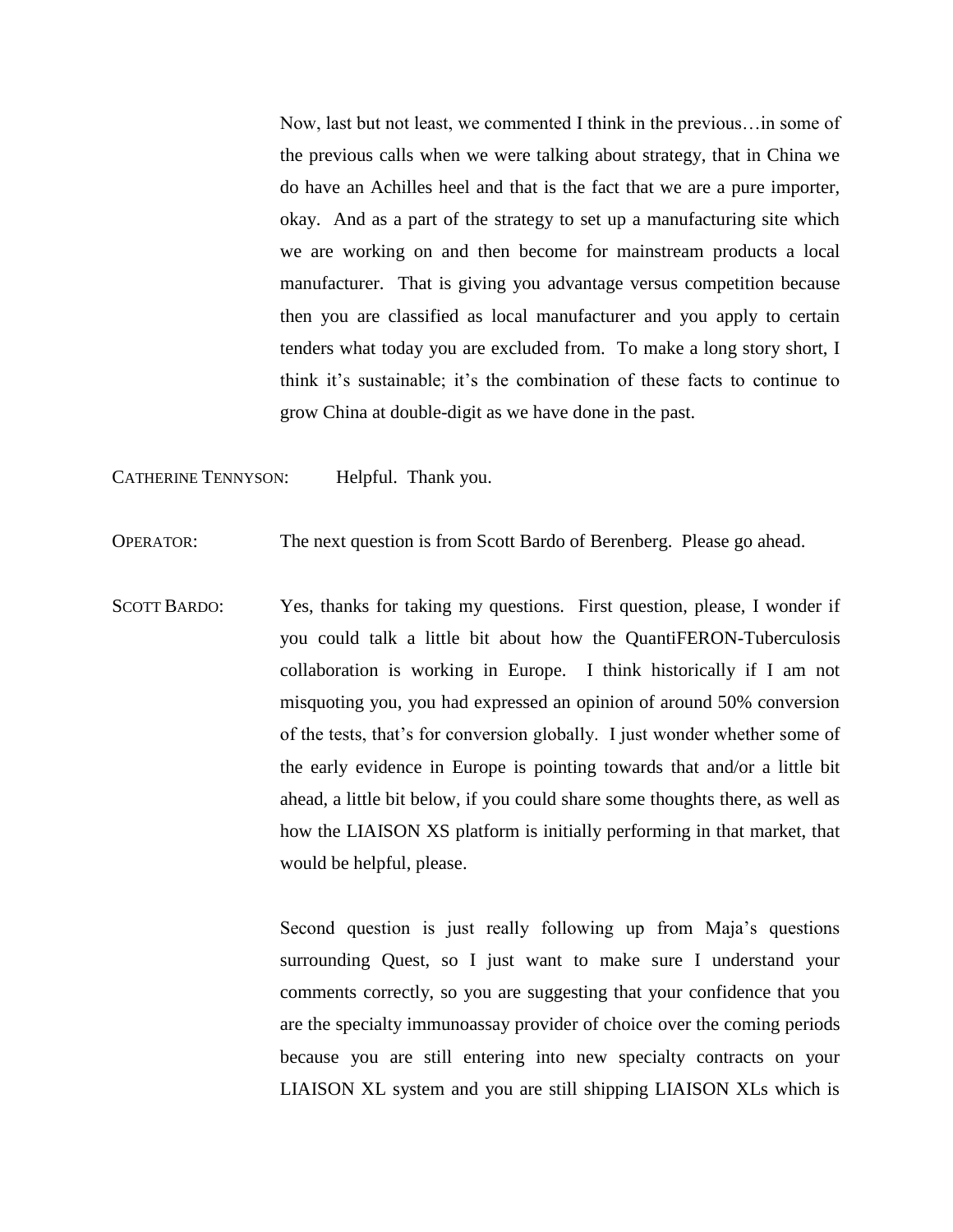evidenced your minds that you are a continued trusted partner and is that correct? Thank you.

CARLO ROSA: Hi Scott, listen; let's talk about QuantiFERON and development. To me, there is a very crystal clear evidence to the fact that ELISA is not a viable technology, okay. It's complicated, even if you make an effort to automate as I think QIAGEN has done very well in some very large accounts because then you need to put lots of processors to handle the plate, but also to handle the tubes.I see that ELISA is unsustainable and to that extent, I think that the fact that bioMerieux is coming to the market with the VIDAS and certainly the VIDAS is a small system, so they are good…they are going after stand [ph] out markets and so forth, to smaller account. But, it's very clear that there is a lots of pressure to automate, okay. So evidence in Europe is that it's more…it's not a problem of the customer to convert, it was the fact that we had to work with QIAGEN and gear up our commercial organization and their commercial organization to work together to make sure they will do this in an orderly matter, right. And also we exploit the opportunity of going after the Oxford business; you have seen Oxford, they I think reporting yesterday. There is still a hefty…there is a good chuck of business that today is done by Oxford, I think roughly 80 million worldwide.

> Certainly, there is…that business has a U.S. connotation now in the hands of Quest, and then it is more in Japan and China, still some business in Europe mainly in the UK and that business is where strategically us and QIAGEN see the opportunity to increase our overall combined market share, after certainly some of the cannibalization of…let me say, transformation of the existing QIAGEN business from ELISA to LIAISON has happened. And with mutual satisfaction, meaning that it's very clear that on the QIAGEN side it's a defensive move, but by the same token, it's also a move allow to do the testing better and enjoy in several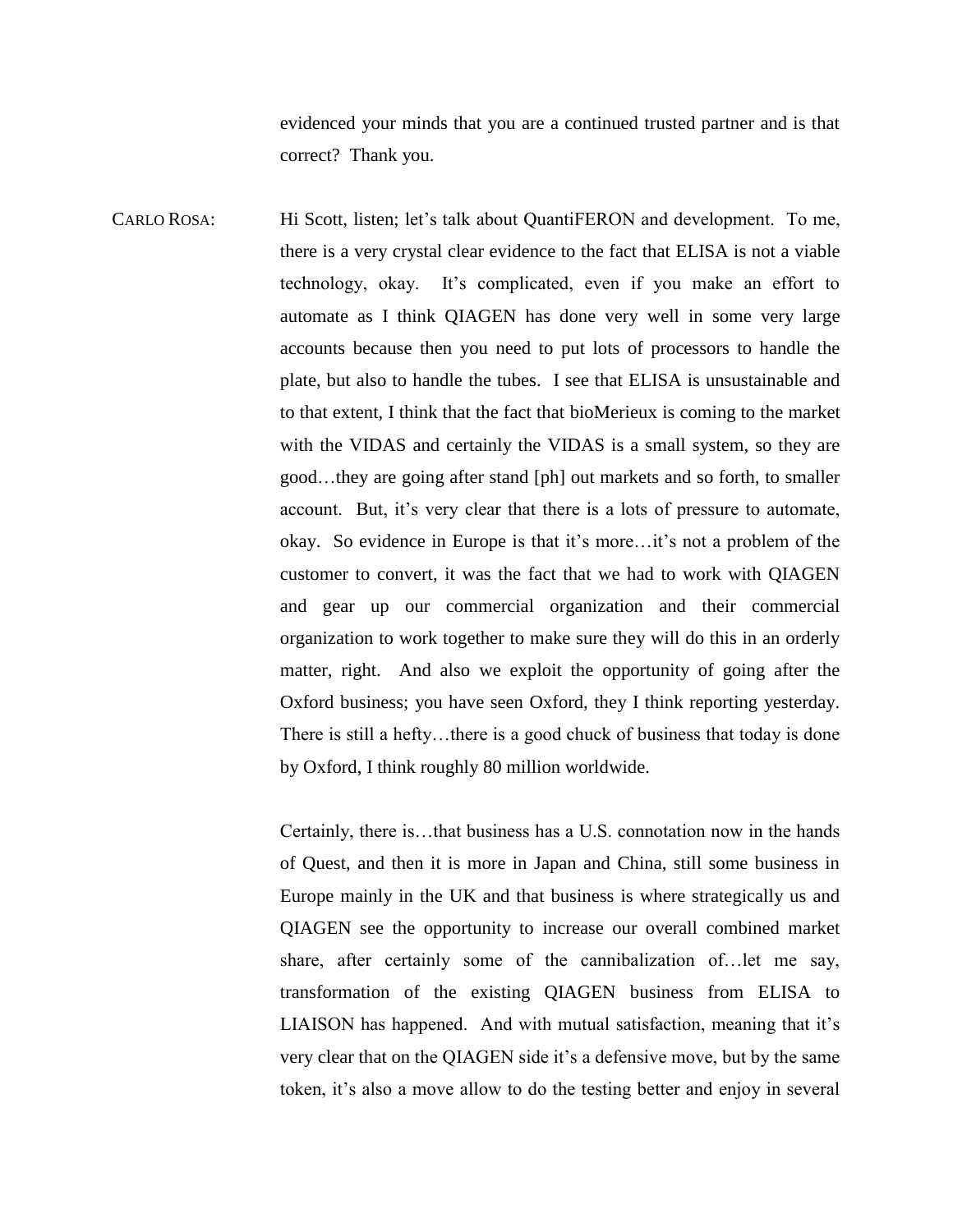cases better pricing simply because customers are available to pay some more for automation when you provide automation and efficiency.

So, let us though remind you that when it comes to the U.S. our strategy in the U.S. is different from Europe and this is because of peculiarity of the U.S. market. The U.S. market is as usual, highly polarized meaning that you have a good chuck of business in the hands of a few commercial labs because of the fact in the U.S. as we saw with Vitamin D everything within USA starts from the commercial labs because in the periphery the volumes are too small, and especially if you have a ELISA that small accounts don't want to use, they send it out, right. So today, there is a duopoly or triopoly today in the U.S. of few large labs that which dominating testing. In the U.S. what we want to do is to go after hospital market and send out. And there is plenty of opportunity and financially it makes a ton of sense because the send-out cost in the case is very high, okay. So the European model and U.S. model are different, in Europe it was defensive posture, an opportunity to move exhausted customers from ELISA to QuantiFERON, in the U.S. it's market development going after send-out where you are actually taking existing business done in the commercial labs to begin and turn it into end user revenues, okay, just to make sure everybody understands the difference.

Access is very relevant in the U.S. in Phase II because the initial efforts is certainly is going to go…is to go after, what we call low hanging fruits, which are accounted, so they are using ELISA certain volumes and they are fed up with the technology and then you want to move to a new box. Bu it's a strategic certainly on the long-term to mid long-term to allow the development of the hospital strategy in QuantiFERON, that's certainly true.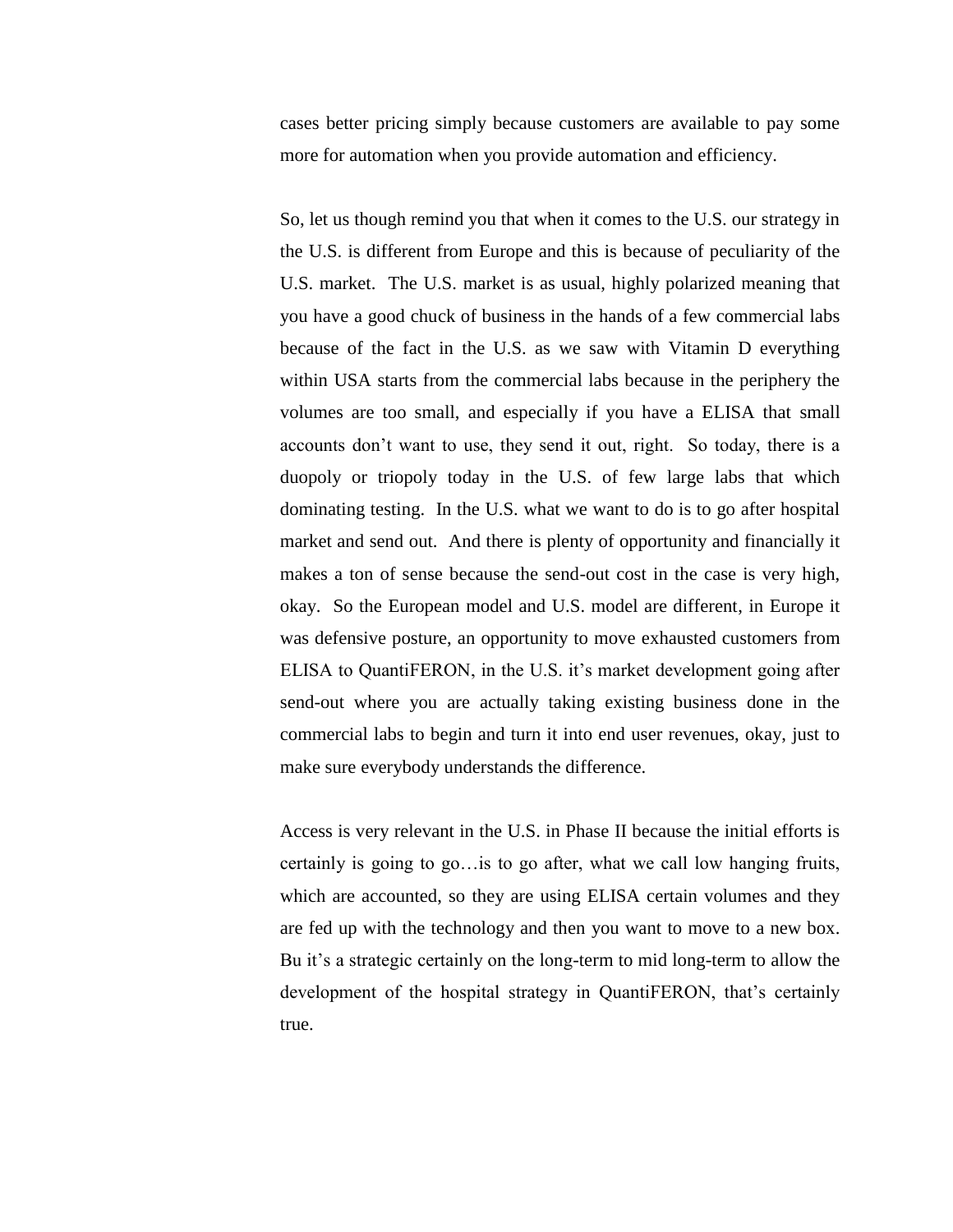As far as Quest is concerned, I think I… Scott, I think I exhausted this with my... let me repeat it once more. I believe that Quest will give a very clear indication that they are going through transformation and they are going through transformation in the way they intend to do business meaning that they are consolidating into a very large lab some of their operations, they are investing massively into automation. And when they do that, they need to tackle the mainstream. So, the issue I don't think has never been specialties because by definition of specialties stay out of that. Adding specialties to a mainstream line is adding an unneeded complexity, okay. Now, Vitamin D use to be a beautiful specialty as a mainstream, so it's very clear that Vitamin D will go on that line in my option, it's going to take time because it's going to be related to the deployment of the full line of whoever is going to win that bid, it's going to take a substitution of multiple suppliers with the...with a unique supplier. It's going to take a software infrastructure…it's going to take time, okay.

So if we lose Vitamin D, I would be very surprised if that is going to be a sudden death. I think it's going to be…there is going to be soft lending. And if I look at soft lending, which again, how long it's going to take, I don't know, because it depends on the deployment of who is going to win that bid. Then, I am asking myself what do I have in mind, what do I have today in my quiver to counter the loss. And I have stuff, I have specialties, I have TB, I have good stuff that I think encounter the business that I am going to be losing in…in their account, this is it.

SCOTT BARDO: Okay, very good. With that in mind, if we can just perhaps just talk highly level thoughts into next year and you've mentioned that your export business is a couple hundred percentage points drag on growth this year that you think you can, if you like quell next year, and you are launching your hepatitis products, you expect the QuantiFERON tuberculosis products approved in the U.S. where I am not sure if there is any tends-up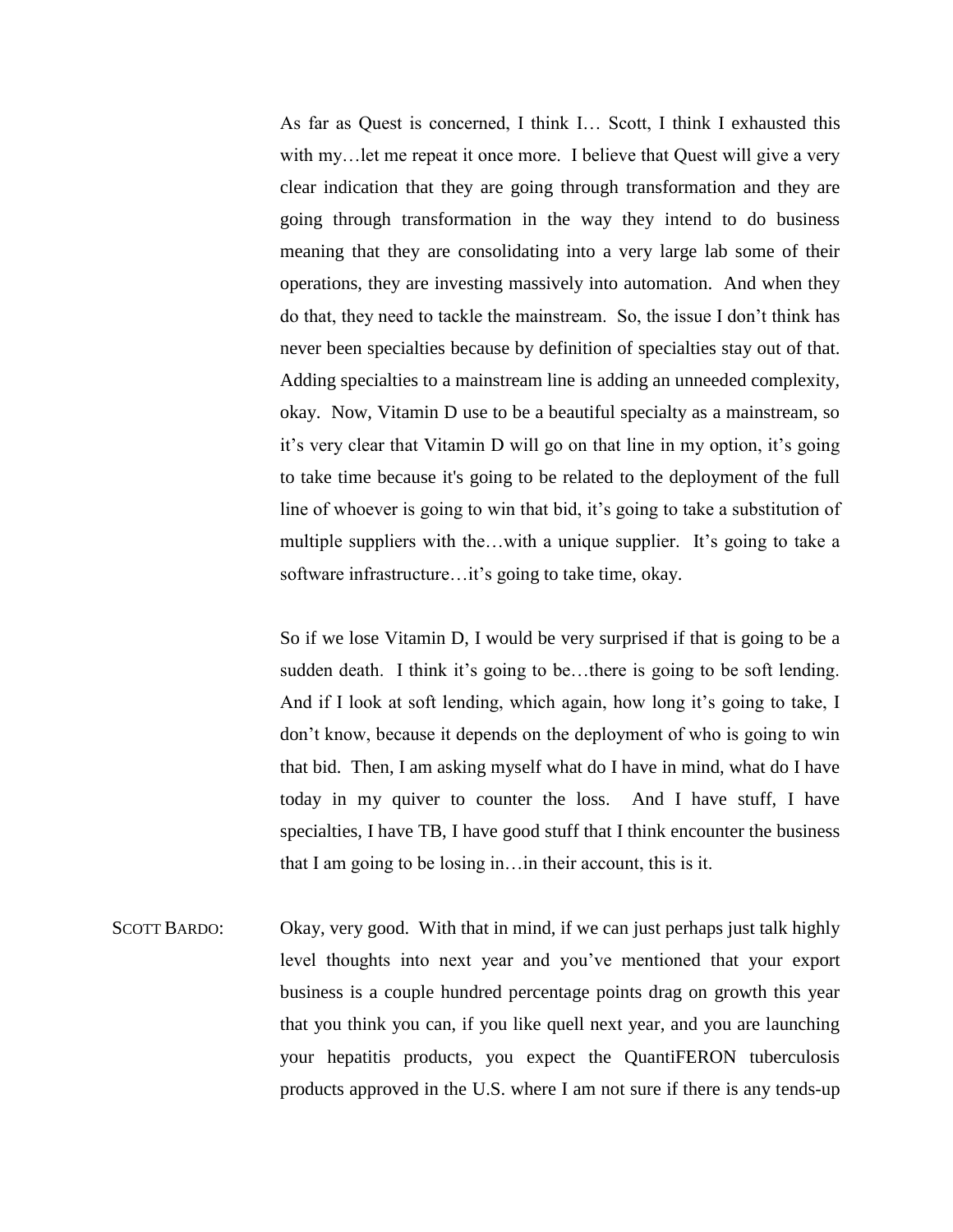demand also if you want to share in some thoughts. But, at the same side, the Quest contract for Vitamin D which I think is due for when you are the end of this year, I think it's about 15 million or so, 2 percentage of revenues could add to the headwind. So, what I am trying to understand in the framework of the group where you have this mid to high-single digit and high level is 2020 shaping up to the…any different from that sort of trajectory that you have whatever, over the medium term that would be helpful?

CARLO ROSA: Scott, I'll give you…I think they are interesting because you pretty much summed up by yourself what and how I see it. But, in order to be more specific, I believe that I wanted to see the...U.S. QuantiFERON to kick in, because that is what makes it or break it vis-à-vis the speed of growth because we'd be both, again, we have been discussing this for a long-time the U.S. strategy is a hospital strategy, the U.S. strategy is QuantiFERON and gastroenteric-driven and that is what guarantees the future both in the main geography, okay. So I am not referring just to be specific, it's not that I am doubting about the approval, I give the approval for granted, no problem. But, I want to see the product and the program hit the floor. The customers, us and QIAGEN working in sync to make this happen because what I saw in Europe is that you really have an acceleration of the project and a lot of success when the 2 companies are working like one in deploying all of this, okay. And we went through months where we had to gear up in Europe, we brought many, many countries together, it was a tremendous effort and still today we have weekly calls between the 2 companies to manage our business, U.S. is simpler because it's one geography, but it will take to bring everybody in sync and move on.

> So, to make a long story short, I have no doubt strategically that we have all assets that are necessary to do, to deliver what we said we are going to deliver, okay. To give you more specificities about the good…the good,